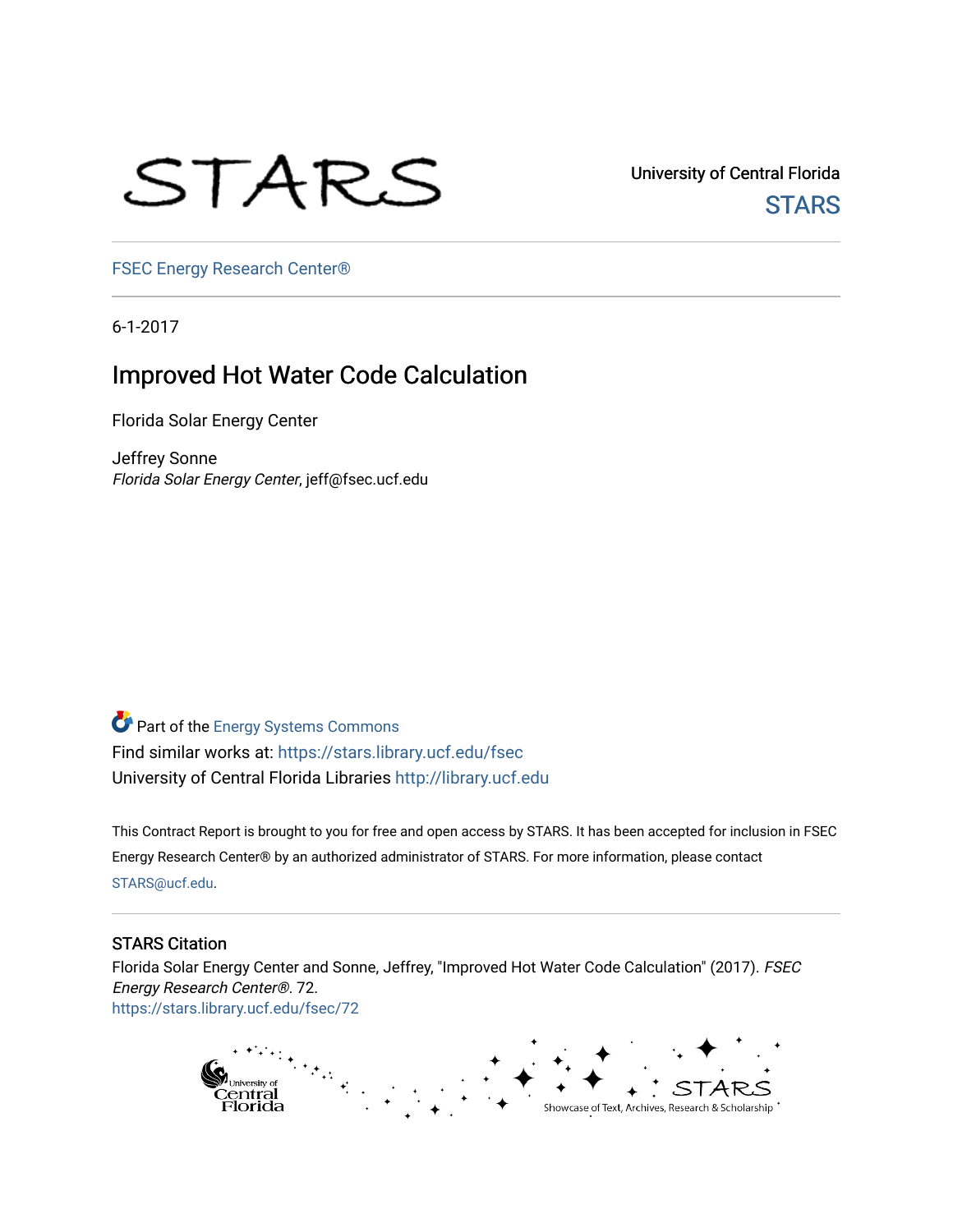

# **FLORIDA SOLAR ENERGY CENTER'**

Creating Energy Independence

# **Improved Hot Water Code Calculation**

# FSEC-CR-2066-17

# *Final Report*

June 1, 2017

# **Submitted to**

Department of Business and Professional Regulation Office of Codes and Standards 2601 Blair Stone Road Tallahassee, FL 32399 Contract No. 132677

### **Submitted by**

Jeffrey Sonne, Philip Fairey and Robin Vieira

Copyright ©2017 Florida Solar Energy Center/University of Central Florida All Rights Reserved.

> 1679 Clearlake Road Cocoa, Florida 32922, USA  $(321)$  638-1000

www.floridaenergycenter.org



A Research Institute of the University of Central Florida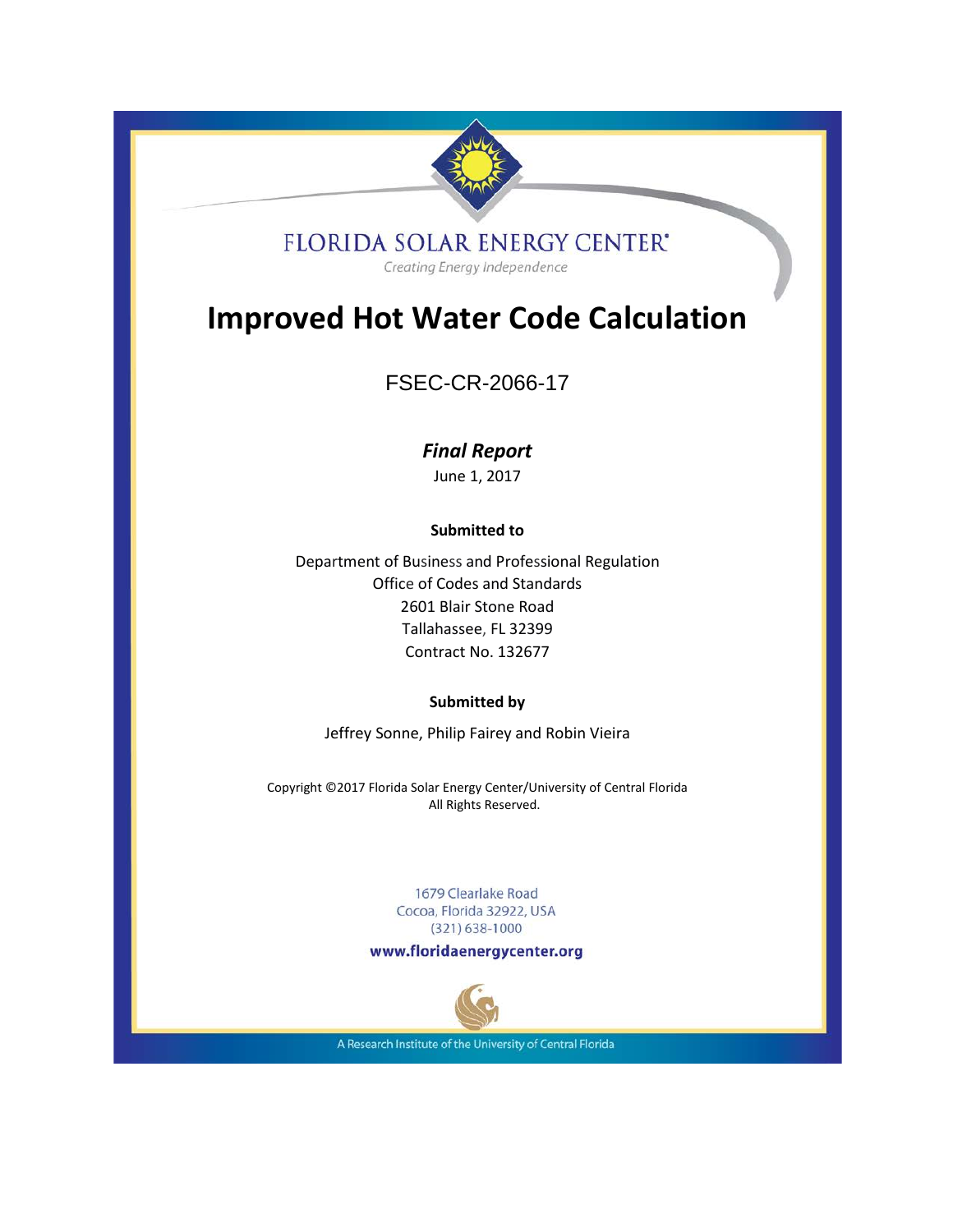## <span id="page-2-0"></span>Disclaimer

The Florida Solar Energy Center/University of Central Florida nor any agency thereof, nor any of their employees, makes any warranty, express or implied, or assumes any legal liability or responsibility for the accuracy, completeness, or usefulness of any information, apparatus, product, or process disclosed, or represents that its use would not infringe privately owned rights. Reference herein to any specific commercial product, process, or service by trade name, trademark, manufacturer, or otherwise does not necessarily constitute or imply its endorsement, recommendation, or favoring by the Florida Solar Energy Center/University of Central Florida or any agency thereof. The views and opinions of authors expressed herein do not necessarily state or reflect those of the Florida Solar Energy Center/University of Central Florida or any agency thereof.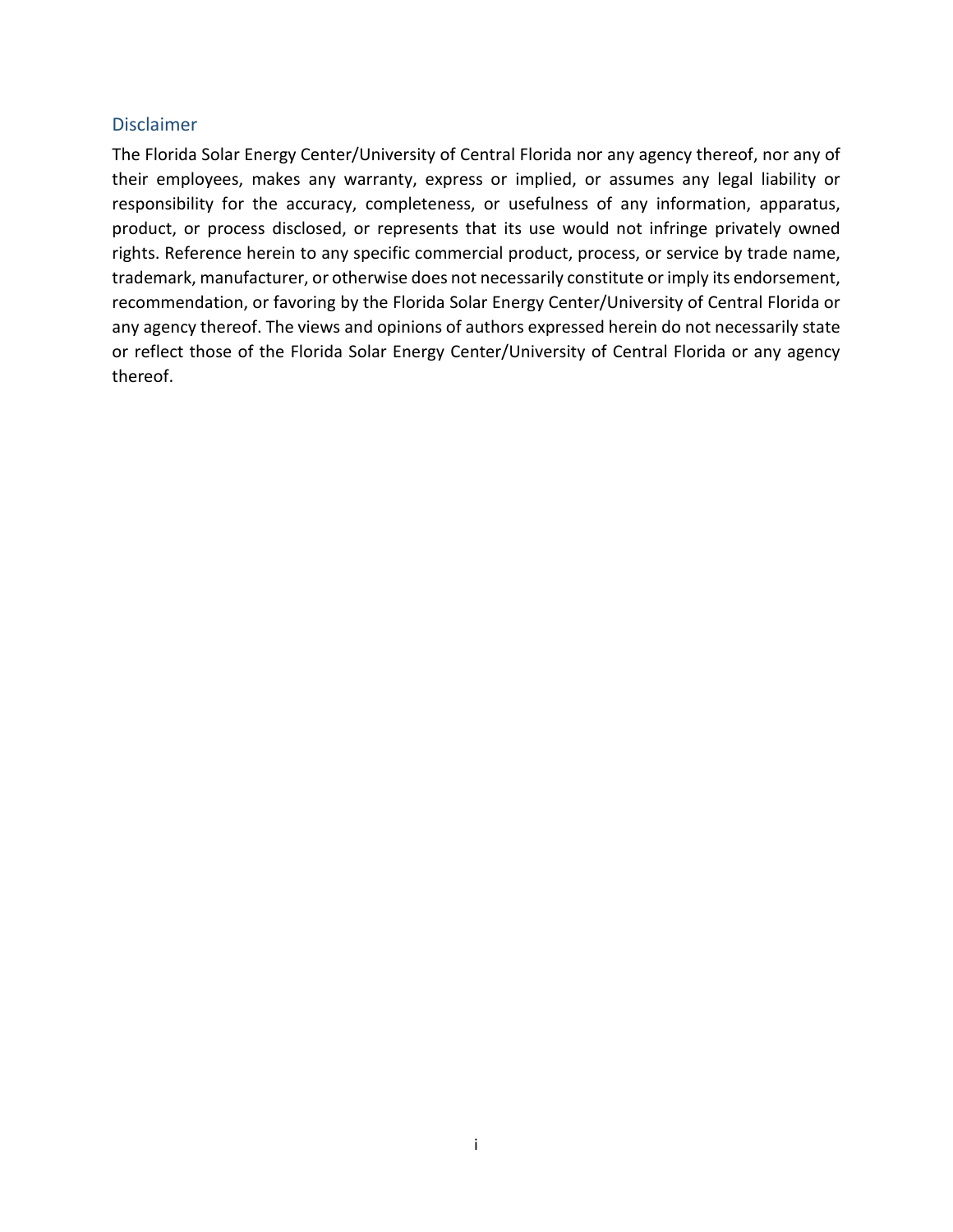### <span id="page-3-0"></span>Executive Summary

The purpose of this research project is fourfold:

- Identify domestic hot water (DHW) waste sources
- Characterize the implications of climatic differences on hot water use
- Characterize the energy impacts of hot water recirculation systems and controls
- Recommend Florida-specific methods that can be employed in the Florida Energy Conservation Code for residential hot water use and energy consumption calculations.

Results of a DHW distribution literature review performed for this project paralleled previous research that showed that a number of significant factors impinging on hot water energy use are not considered by standard DHW energy use calculations in building energy codes, including the Florida Energy Conservation Code. These factors include climate variation effects on hot water use, DWH distribution system design and recirculation system pump control.

An interactive DHW energy consumption calculation spreadsheet that incorporates climate variation effects, DWH distribution system design and recirculation system pump control was adapted for Florida use. The spreadsheet was used to evaluate the impacts of including these additional DHW factors in energy use calculations. The same expanded calculation procedure was then incorporated into EnergyGauge® USA energy simulation software to evaluate the impacts of these additional DHW factors on performance energy code compliance.

One of the most significant improvements provided by the new DWH calculation procedure stems from a better accounting of how the water mains temperatures impact the average daily quantity of hot water use (gallons per day). Figure E-1 shows that because the proposed (new) calculation procedure includes climatic considerations, the quantity of hot water use is significantly lower for Florida's warm climate than it is using the current (old) calculation procedure. A spreadsheet evaluation showed the new calculation procedure to provide corresponding DHW energy use savings.



**Figure E-1. Hot water use quantity in gallons per day (gpd) predicted by current (old) and proposed (new) DHW calculation procedures**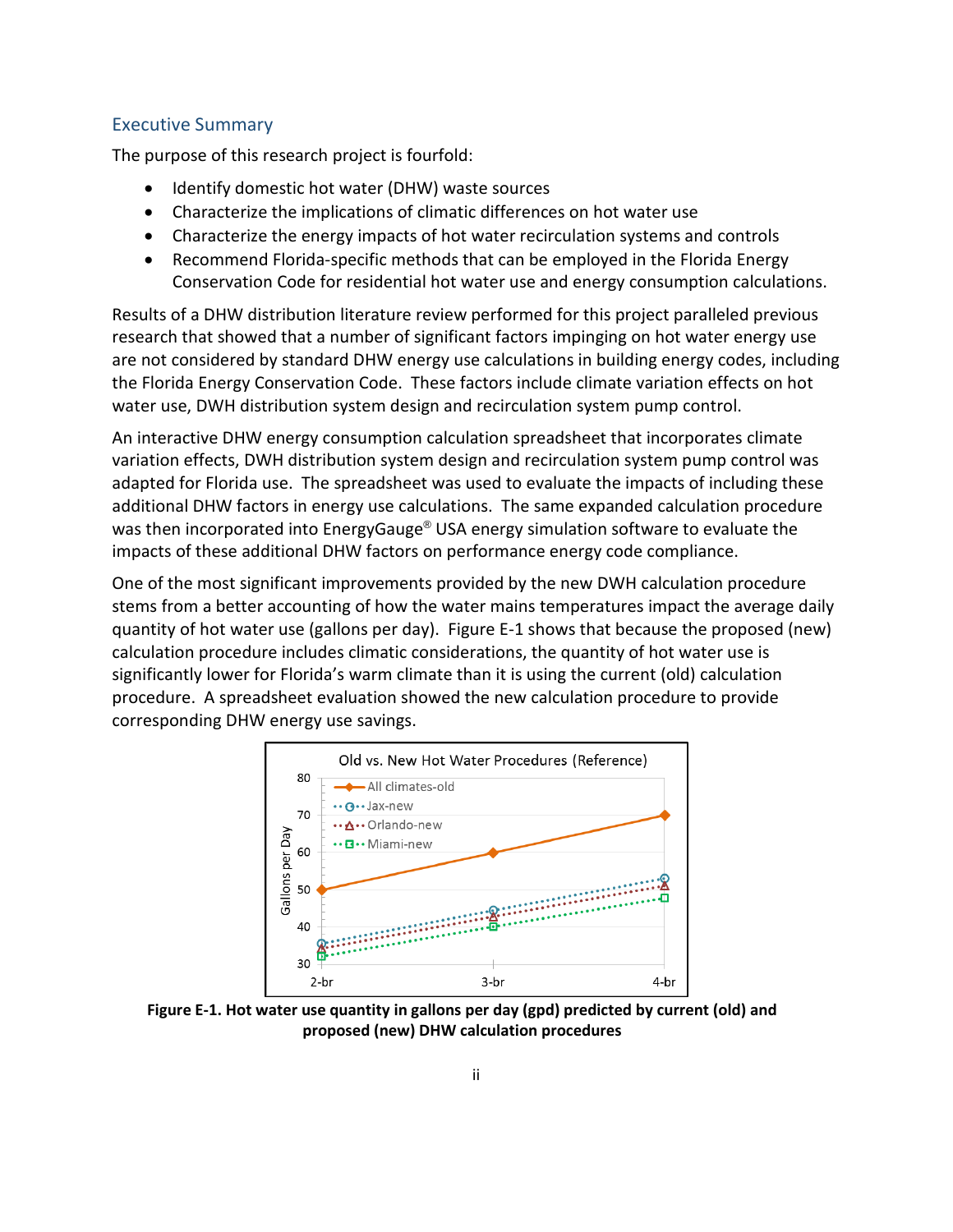In addition to better accounting of how water mains temperatures affect hot water use, the new calculation procedure includes five hot water system characteristics that are currently not considered in residential Florida Energy Code hot water calculations:

- Recirculation DHW distribution systems
- Pipe insulation
- Fixture flow efficiency (standard or "low-flow")
- Pipe length
- Drain water heat recovery (DWHR).

EnergyGauge USA simulations were run to assess the impacts of including both the climatebased water temperature changes and these additional characteristics in performance energy code calculations. Figure E-2 provides a sample of the results, showing current and new procedure performance compliance e-Ratios for a 3 bedroom Orlando example house for each of nine cases analyzed.



**Figure E-2. Total e-Ratios predicted by current (old) and proposed (new) DHW calculation procedures for nine hot water distribution design and equipment efficiency variation cases analyzed, organized from left to right by proposed procedure (new) e-Ratio.** 

Finally, code change language that would incorporate the new DWH calculation procedure into the Florida Energy Conservation Code is provided for consideration by the Florida Building Commission.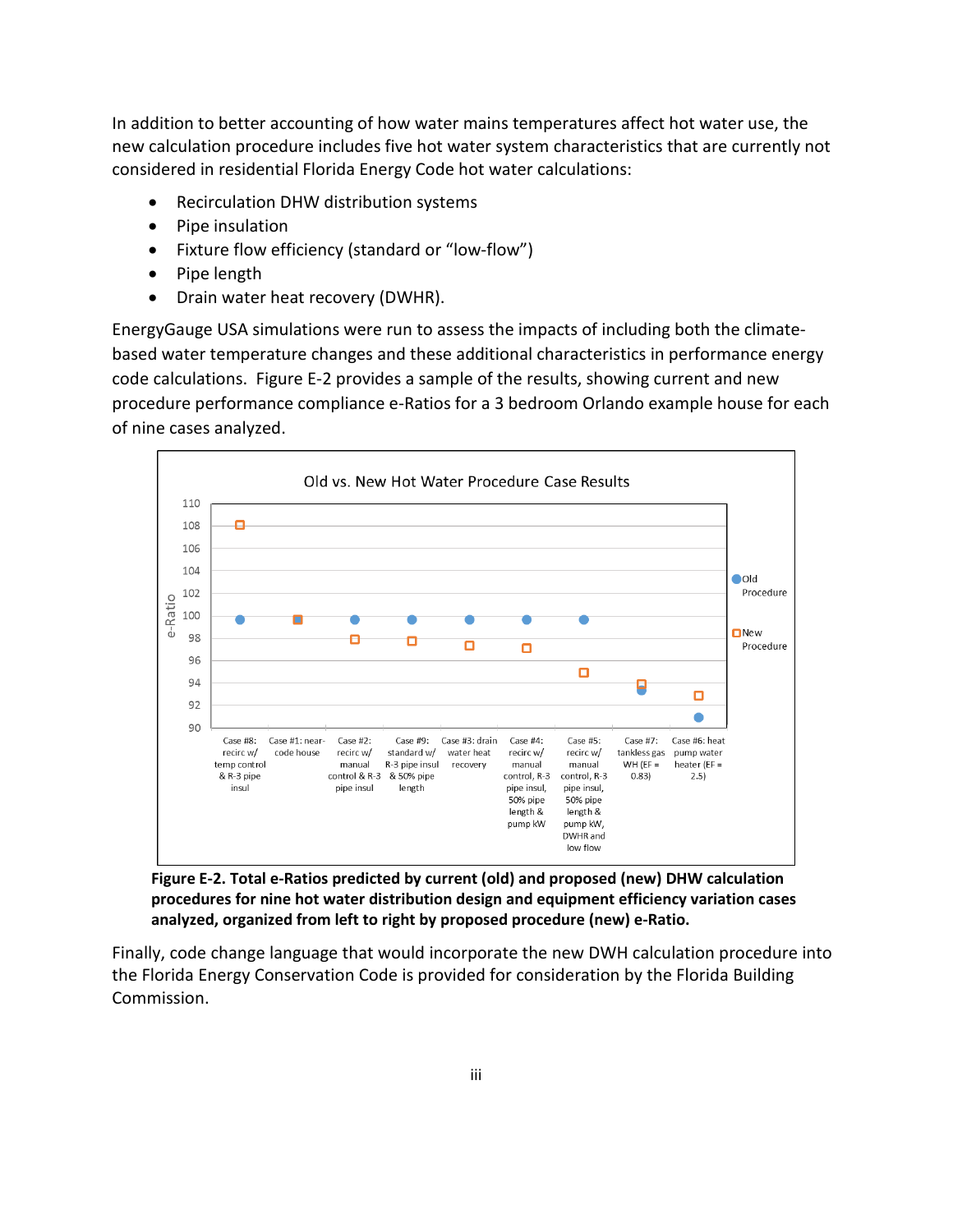# <span id="page-5-0"></span>Contents

| $\label{lem:1} \mbox{Introduction} \,\, \ldots \,\, \ldots \,\, \ldots \,\, \ldots \,\, \ldots \,\, \ldots \,\, \ldots \,\, \ldots \,\, \ldots \,\, \ldots \,\, \ldots \,\, \ldots \,\, \ldots \,\, \ldots \,\, \ldots \,\, \ldots \,\, \ldots \,\, \ldots \,\, \ldots \,\, \ldots \,\, \ldots \,\, \ldots \,\, \ldots \,\, \ldots \,\, \ldots \,\, \ldots \,\, \ldots \,\, \ldots \,\, \ldots \,\, \ldots \,\, \ldots \,\, \ldots \,\, \ldots \,\, \ldots \,\,$ |  |
|------------------------------------------------------------------------------------------------------------------------------------------------------------------------------------------------------------------------------------------------------------------------------------------------------------------------------------------------------------------------------------------------------------------------------------------------------------------|--|
|                                                                                                                                                                                                                                                                                                                                                                                                                                                                  |  |
|                                                                                                                                                                                                                                                                                                                                                                                                                                                                  |  |
|                                                                                                                                                                                                                                                                                                                                                                                                                                                                  |  |
|                                                                                                                                                                                                                                                                                                                                                                                                                                                                  |  |
|                                                                                                                                                                                                                                                                                                                                                                                                                                                                  |  |
|                                                                                                                                                                                                                                                                                                                                                                                                                                                                  |  |
|                                                                                                                                                                                                                                                                                                                                                                                                                                                                  |  |
|                                                                                                                                                                                                                                                                                                                                                                                                                                                                  |  |
|                                                                                                                                                                                                                                                                                                                                                                                                                                                                  |  |
|                                                                                                                                                                                                                                                                                                                                                                                                                                                                  |  |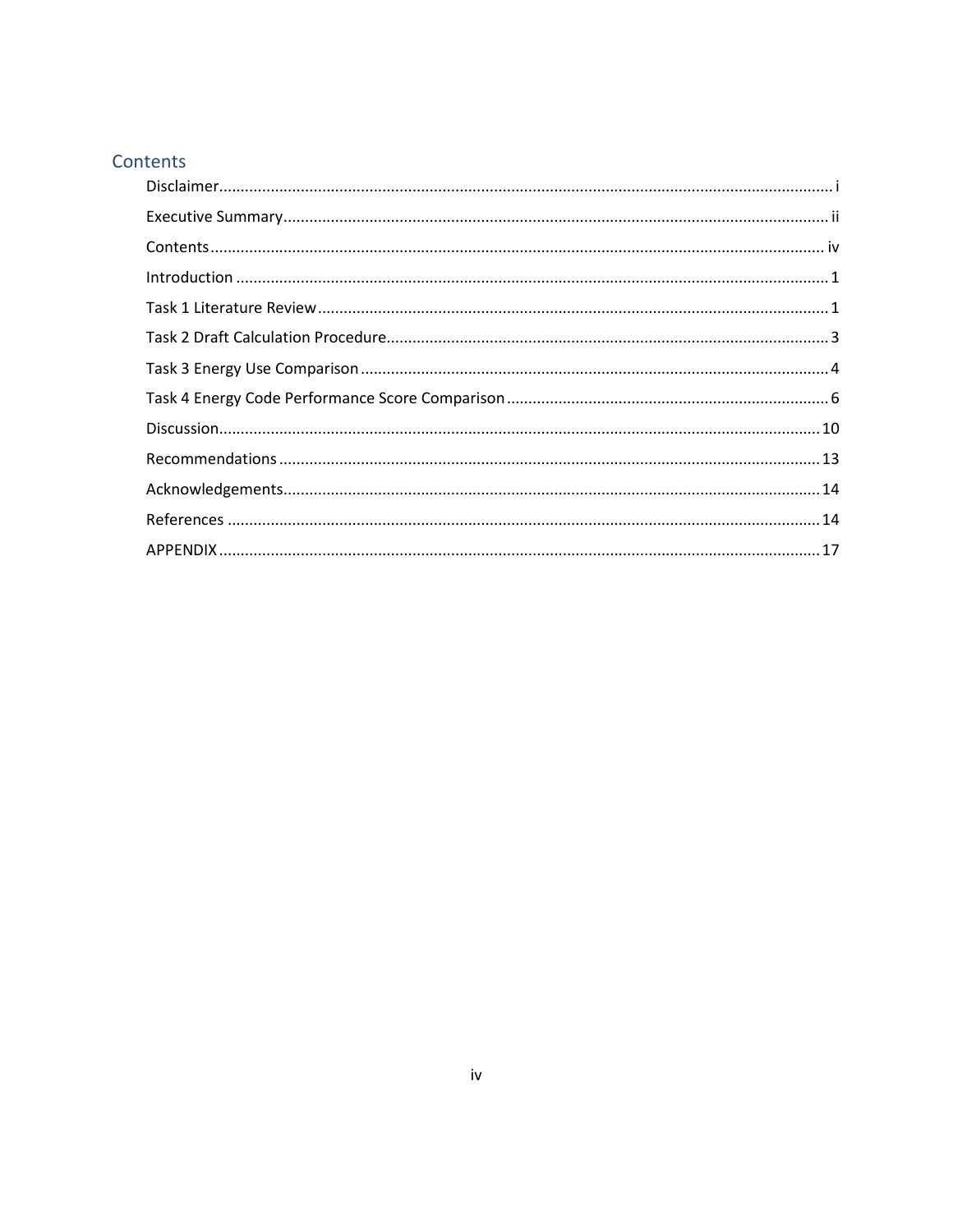# <span id="page-6-0"></span>**Introduction**

The purpose of this research project is fourfold:

- Identify domestic hot water (DHW) waste sources
- Characterize the implications of climatic differences on hot water use
- Characterize the energy impacts of hot water recirculation systems and controls
- Recommend Florida-specific methods that can be employed in the Florida Energy Conservation Code for residential hot water use and energy consumption calculations.

The study includes a literature review, research report and recommendations suitable for consideration by the Florida Building Commission in determining the most appropriate Floridaspecific methods, procedures and calculations for determining the energy use effectiveness of DHW systems in the Florida Energy Code for Residential Buildings.

Specific activities include four main tasks:

- Task 1) Literature review of NREL, LBNL, ASHRAE, DOE Building America databases and general search of "hot water distribution" and "energy" key words: A listing of documents reviewed for this task is included in the Appendix and a summary of the literature review findings is included below.
- Task 2) Draft DHW calculation procedure: A draft interactive DHW energy consumption calculation spreadsheet and corresponding draft proposed code language changes were provided with the interim project report and are included in the Appendix of this report (the spreadsheet is presented as a separate deliverable; a "cover sheet" example of the energy consumption calculation from the spreadsheet is included here).
- Task 3) DHW energy use comparison: DHW energy use for 2, 3, and 4-bedroom homes in Miami, Orlando and Jacksonville calculated with the proposed new calculation procedure is compared with DHW use determined by the current code calculation procedure.
- Task 4) Energy Code performance comparison: An EnergyGauge<sup>®</sup> USA simulation comparison of overall energy code performance scores (e-Ratios) using the current DHW procedure verses the proposed new DHW procedure is included in this report.

# <span id="page-6-1"></span>Task 1 Literature Review

A literature review was performed searching on "hot water distribution" and "energy" terms in the National Renewable Energy Laboratory (NREL), Lawrence Berkeley National Laboratory (LBNL), ASHRAE and Department of Energy (DOE) Building America databases. A general "hot water distribution" and "energy" Google search was also performed. A listing of pertinent documents identified via these searches is included in the Appendix.

Findings from the literature review and background hot water systems research show that a number of significant factors impinging on hot water energy use are not considered by standard DHW energy use calculations in building energy codes, including the Florida Building Code for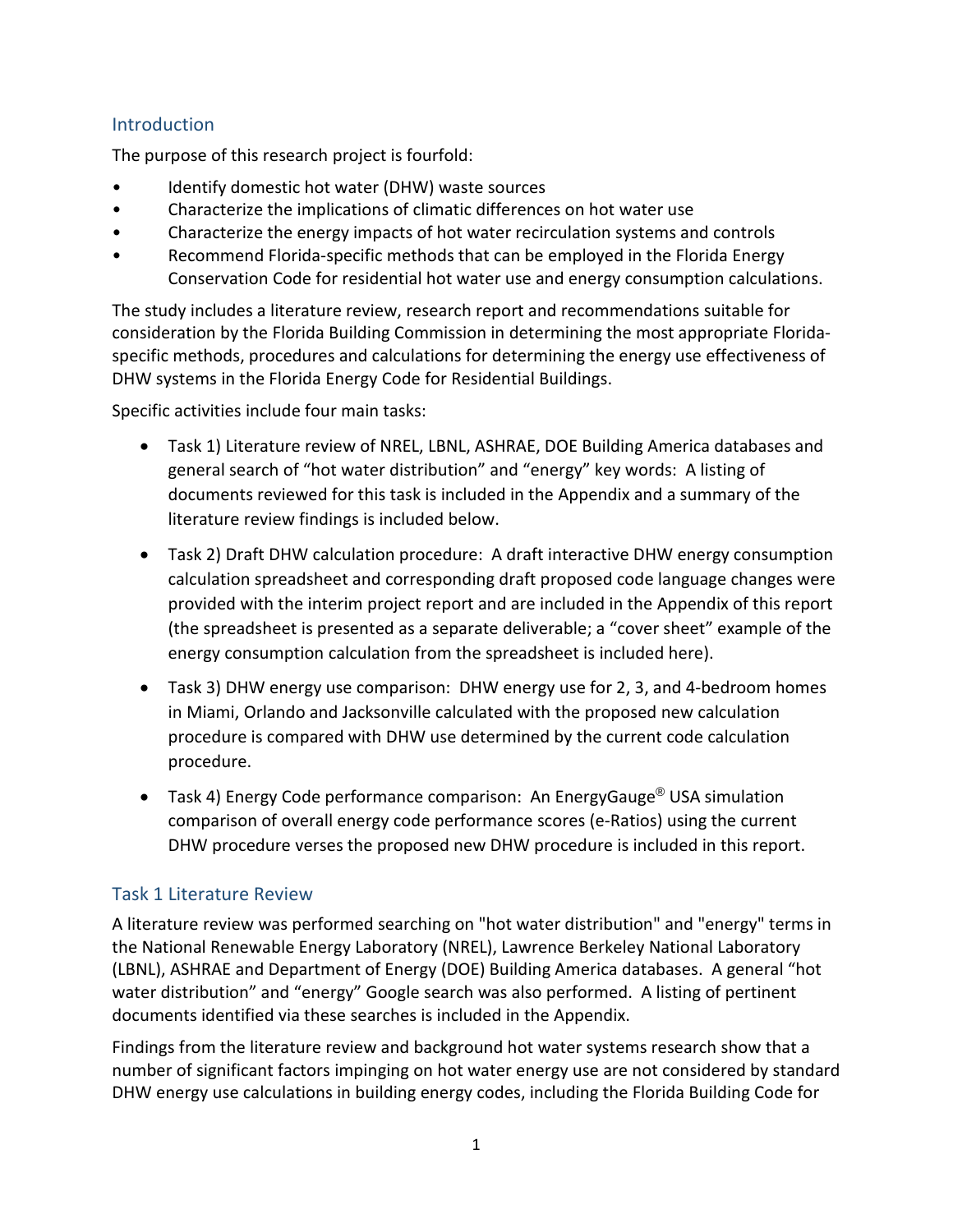Energy Conservation. There are three principal factors that are not adequately considered by standard building energy code hot water calculations:

- The fact that service water temperatures ( $T_{\text{main}}$ ) vary from climate location to climate location is not adequately considered in determining the quantity of hot water use (gallons per day) by standard models (Burch and Christensen 2007), (Burch and Thornton 2012), (Parker et al. 2015)
- The fact that domestic hot water distribution system design significantly impacts both the hot water use quantity (hot water waste) and hot water energy consumption (piping heat loss) is not adequately considered by standard models (Lutz 2011), (Shein 2016)
- The fact that devices like hot water recirculation pumps, which can reduce the quantity of hot water use (by up to 15%), can dramatically increase hot water energy use (by up to 250%) is not adequately considered by standard models (Klein 2014a).

Measurement of hot water energy use in the field shows a distinct climatic influence on hot water energy use. The field research consistently shows that seasons and locations with lower outdoor temperatures have larger hot water energy use and seasons and locations with higher outdoor temperatures have smaller hot water energy use (Parker et al. 2015). Figure 1

presents an example from research conducted by Merrigan in Florida between 1982 and 1983 (Merrigan 1988). As illustrated in Figure 1, the estimated service water temperature (Tmains) varies inversely with the amount of hot water needed to produce a use temperature commensurate with showering and other human needs (T<sub>use</sub>  $\approx$  105 F). Thus, as illustrated in Figure 1, when Tmains temperatures are high, it takes much less hot water to reach this  $T_{use}$ temperature than when  $T_{\text{main}}$ temperatures are low.



**Figure 1. Measured DHW gallons per day in 17 Florida Homes from research conducted in 1982-1983.**

DHW research also shows that hot water use includes significant wasted hot water use due to DHW system distribution system losses. Typical hot water distribution system losses are estimated to be about 20% of typical hot water energy consumption or about 10 gallons per day as a national average (Lutz 2005), (Van Decker 2014). The quantity of hot water waste depends on three principle factors (Parker et al. 2015):

- The length and diameter of the hot water piping (i.e. the volume of hot water left in the piping) (Klein 2014b)
- The amount of hot water piping insulation (Shein 2015), (NAHB 2010)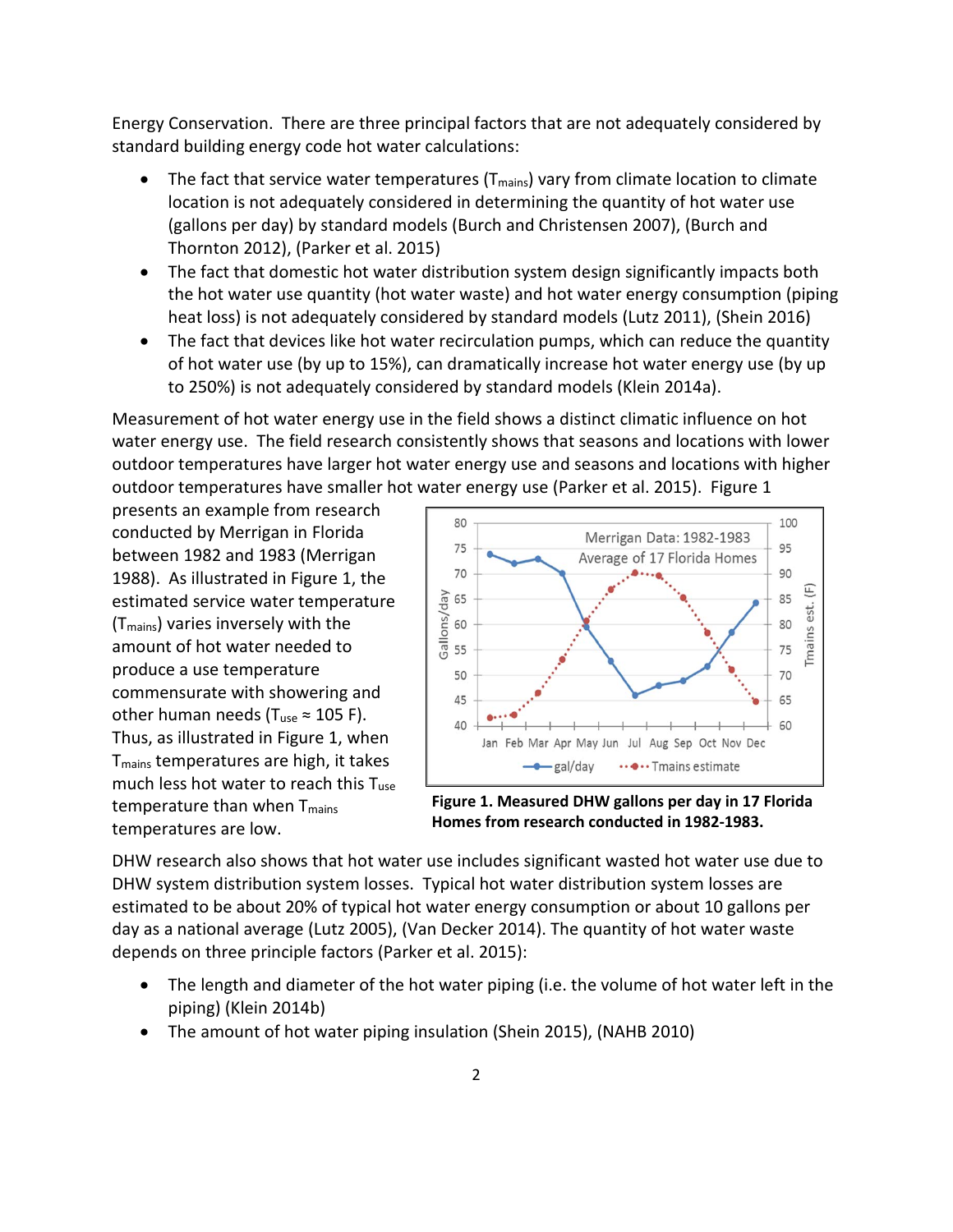• The time between multiple hot water events that use the same hot water piping (Lutz and Melody 2012), (Burch and Thornton 2012), (Klein 2014c).

Parker goes on to explain:

The first two of these factors are self-evident but the third factor can be more difficult to grasp. The time interval between multiple hot water events that use the same piping is important because it determines the quantity of heat that will be lost from the piping between hot water events. If two hot water events follow one another within a very short time period (e.g. two showers, one right after another), the hot water waste quantity will be very similar to a single event. However, if sufficient time elapses between two events, then all of the residual hot water left in the piping following both events will be lost to the surroundings.

As noted above, hot water recirculation systems can reduce the quantity of hot water used but can also dramatically increase energy use depending on if or how they are controlled. It is therefore important that both the benefits and potential drawbacks of these systems also be accounted for in code calculation procedures. A monitored 2014 Building America study (Henderson and Wade 2014) and 2015 forum presentation (Klein 2015) provide further discussion on recirculation system benefits and drawbacks.

The literature review identified additional factors that affect hot water energy use such as household demographics (Parker et al. 2015) and variability of daily hot water use (Lutz et al. 2011). Although these factors may improve predicting the DHW energy use of a specific existing household, the application to codes that apply to new unoccupied houses is limited and therefore not considered for this study.

# <span id="page-8-0"></span>Task 2 Draft Calculation Procedure

Hot water distribution system efficiency factors and pertinent conservation measures are largely addressed in the industry vetted ANSI/RESNET 301-2014 Addendum A-2015 (ANSI/RESNET 2015), (BSR/RESNET 2014). As a result, this Addendum was used as the starting point for the new Florida hot water calculation procedure. Florida-specific adaptations to the RESNET procedure include calculation by month and Florida climate adjustment.

In addition to better accounting of how water mains temperatures affect hot water use, the new calculation procedure includes five hot water system characteristics that are currently not considered in residential Florida Energy Code hot water calculations:

- Recirculation DHW distribution systems
- Pipe insulation
- Fixture flow efficiency (standard or "low-flow")
- Pipe length
- Drain water heat recovery (DWHR).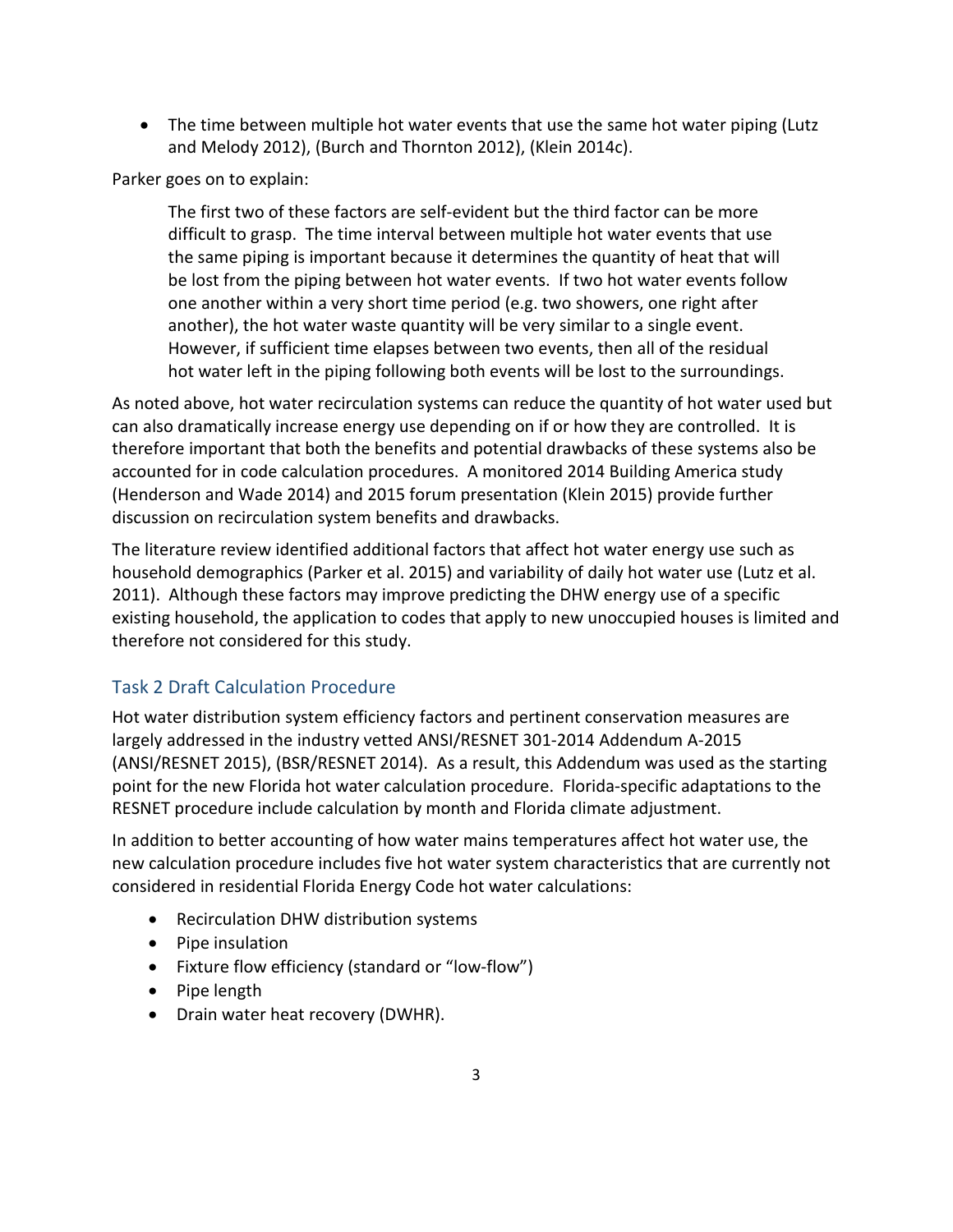An interactive hot water energy consumption calculation spreadsheet that uses the new calculation procedure and corresponding draft proposed code language changes were provided with the interim project report. The spreadsheet is presented as a separate deliverable. A "cover sheet" example of the energy consumption calculation from the spreadsheet is included in the Appendix of this report. The energy consumption spreadsheet provides an interactive means of comparing estimated hot water energy use using the new procedure with estimated hot water energy use from the current, or "old" procedure. The energy use changes with project location, hot water distribution characteristics and conservation measures. The draft of our proposed code language is included in the Appendix.

Existing Florida Energy Code hot water conservation credits such as solar thermal collectors and heat recovery units (HRUs) are addressed "upstream" of the new calculation procedure so credit remains for these options if the new procedure is approved for code use.

#### <span id="page-9-0"></span>Task 3 Energy Use Comparison

The hot water energy consumption calculation spreadsheet described above was used to compare the estimated annual hot water energy use of a sample house using the current DHW calculation procedure with the energy use resulting from using the new calculation procedure.

The comparison used two, three and four bedroom, 2,000 sq. ft., one-story sample houses with baseline efficiency electric water heaters in three Florida cities: Miami, Orlando and Jacksonville. Pertinent sample house characteristics are shown in Table 1.

| -------                                   |                   |
|-------------------------------------------|-------------------|
|                                           | <b>Entry for</b>  |
| Component                                 | <b>All Cities</b> |
| Conditioned floor area (ft <sup>2</sup> ) | 2,000             |
| Number of stories                         |                   |
| Number of bedrooms*                       | 2/3/4             |
| Water heater size (gallons)               | 50                |
| Water heater EF (Electric)                | 0.948             |
| Hot water distribution                    | Non-recirculation |
| Hot water pipe length (ft.)               | 99.44             |
| Hot water pipe insulation                 | None              |
| Hot water fixture flow                    | Standard          |
| Drain water heat recovery                 | N٥                |

**Table 1. Energy Use Comparison Sample House Characteristics.**

\* Each house was run with 2, 3 and 4 bedrooms with no additional changes to the inputs.

Table 2 shows the hot water energy use results in each of the three modeled Florida cities. The negative differences between the current and new procedure mean that, owing to its climatespecific hot water use calculation, the new procedure estimates lower hot water energy use in each Florida case. The same results are shown graphically in Figure 2. It is important to point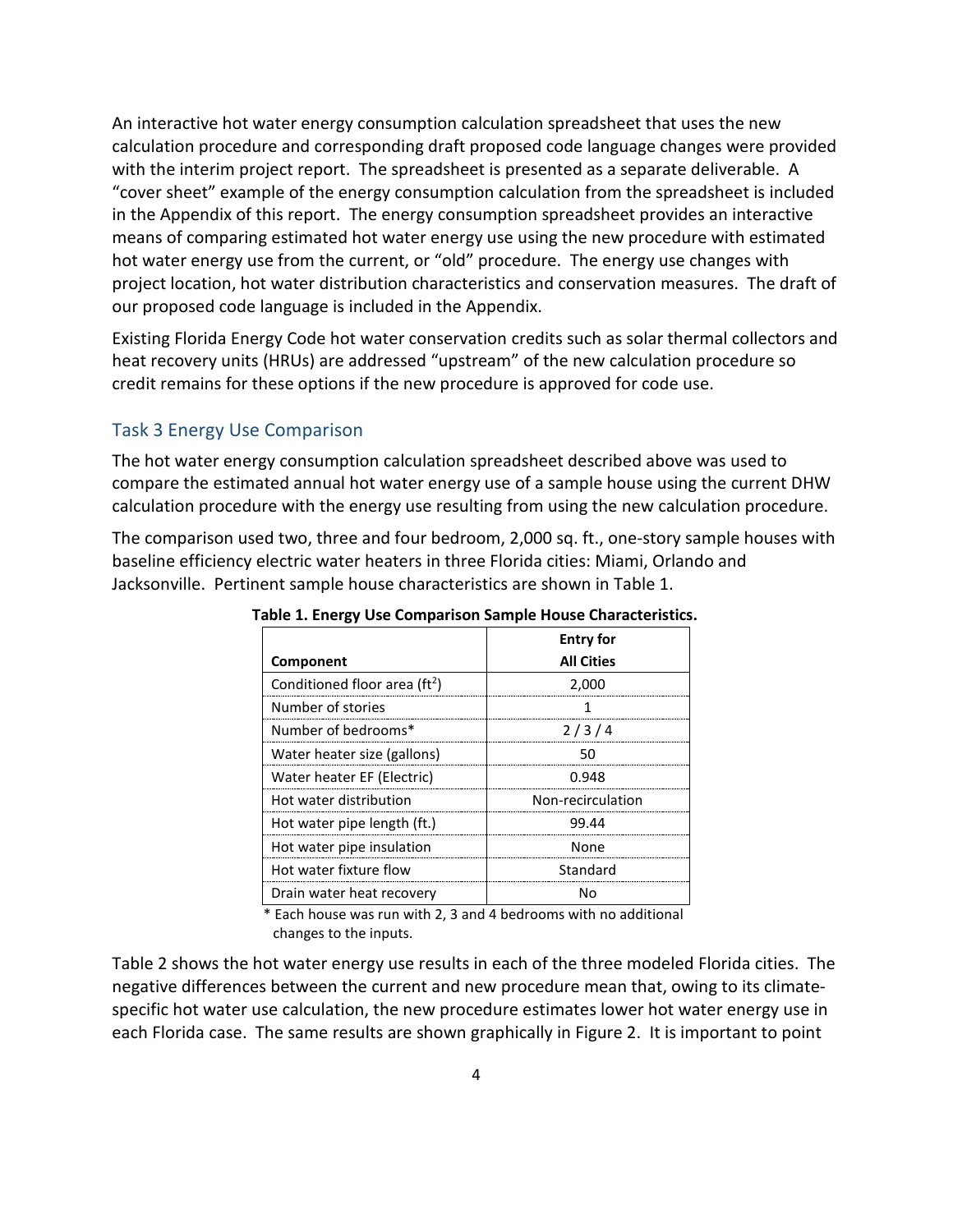out that these results are almost entirely due to the fact that the quantity of hot water use in current code procedures is based solely on the number of bedrooms in the home such that the gallons per day (gpd) of hot water use equals  $30 + 10$  \* number of bedrooms. Thus, 50 gpd, 60 gpd and 70 gpd for 2, 3 and 4 bedroom homes, respectively. Because the proposed new calculation procedure includes climatic considerations, the quantity of hot water use is significantly lower for Florida's warm climate than a national average. Figure 3 illustrates this fact graphically.

|         | 2 Bedroom           |        | 3 Bedroom |                     |        |                     | 4 Bedroom |  |
|---------|---------------------|--------|-----------|---------------------|--------|---------------------|-----------|--|
| City    | <b>Energy</b>       | Change |           | <b>Energy</b>       | Change | <b>Energy</b>       | Change    |  |
|         | Use (kWh) (new-old) |        |           | Use (kWh) (new-old) |        | Use (kWh) (new-old) |           |  |
| Jax-old | 2,105               |        |           | 2,515               |        | 2,925               |           |  |
| Jax-new | 1,692               | $-413$ |           | 2,101               | $-414$ | 2,497               | $-428$    |  |
| Orl-old | 1,942               |        |           | 2,320               |        | 2,698               |           |  |
| Orl-new | 1,515               | $-428$ |           | 1,879               | $-441$ | 2,232               | -466      |  |
| Mia-old | 1,730               |        |           | 2,066               |        | 2,403               |           |  |
| Mia-new | 1,283               | $-447$ |           | 1,590               | -477   | 1,887               | $-516$    |  |

**Table 2. Sample House Hot Water Energy Use Estimates for Current (Old) vs. New Calculation Procedures.**



**Figure 2. Sample house electric hot water energy use estimates for current vs. new calculation procedures.**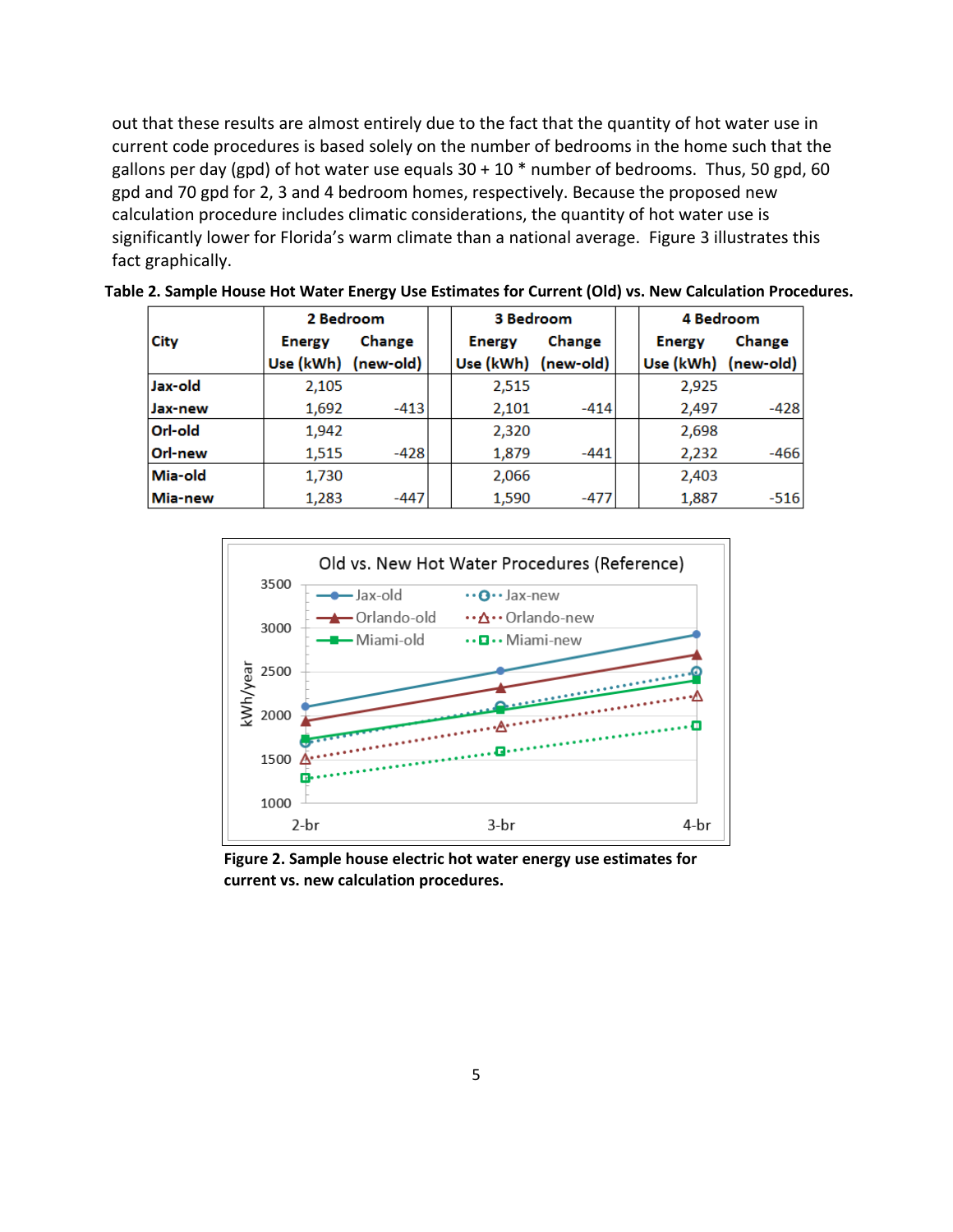

**Figure 3. Hot water use quantity in gallons per day (gpd) predicted by current (old) and proposed (new) DHW calculation procedures.**

# <span id="page-11-0"></span>Task 4 Energy Code Performance Score Comparison

EnergyGauge USA energy simulation software, which is currently used for 2014 Florida Energy Code compliance calculations, was used for the comparison of overall energy code performance scores (e-Ratios) using the current hot water calculation procedure compared with the new procedure.

The comparison used an all-electric, 2,000 sq. ft., single family, "near-code" sample house modeled in three Florida cities: Miami, Orlando and Jacksonville. The sample house characteristics are shown in Table 3.

|                                           | Location            |                     |                     |  |  |  |
|-------------------------------------------|---------------------|---------------------|---------------------|--|--|--|
| Component                                 | Miami               | Orlando             | Jacksonville        |  |  |  |
|                                           |                     |                     |                     |  |  |  |
| Conditioned floor area (ft <sup>2</sup> ) | 2,000               | 2,000               | 2,000               |  |  |  |
| Number of stories                         |                     |                     |                     |  |  |  |
| Foundation type                           | SOG.                | SOG.                | SOG                 |  |  |  |
| Floor perimeter R-value                   | O                   | <sup>0</sup>        | <sup>0</sup>        |  |  |  |
| Wall type                                 | Wood Frame          | Wood Frame          | Wood Frame          |  |  |  |
| Wall insul. R-value                       | 13                  | 13                  | 13                  |  |  |  |
| Wall solar absorptance                    | 0.75                | 0.75                | 0.75                |  |  |  |
| Window area $(ft^2)$                      | 300                 | 300                 | 300                 |  |  |  |
| Window U-factor                           | 0.5                 | 0.4                 | 0.4                 |  |  |  |
| Window SHGC                               | 0.25                | 0.25                | 0.25                |  |  |  |
| Roofing material                          | Comp. Shingles      | Comp. Shingles      | Comp. Shingles      |  |  |  |
| Roof solar absorptance                    | 0.75                | 0.75                | 0.75                |  |  |  |
| Attic ventilation                         | <b>Vented 1/300</b> | <b>Vented 1/300</b> | <b>Vented 1/300</b> |  |  |  |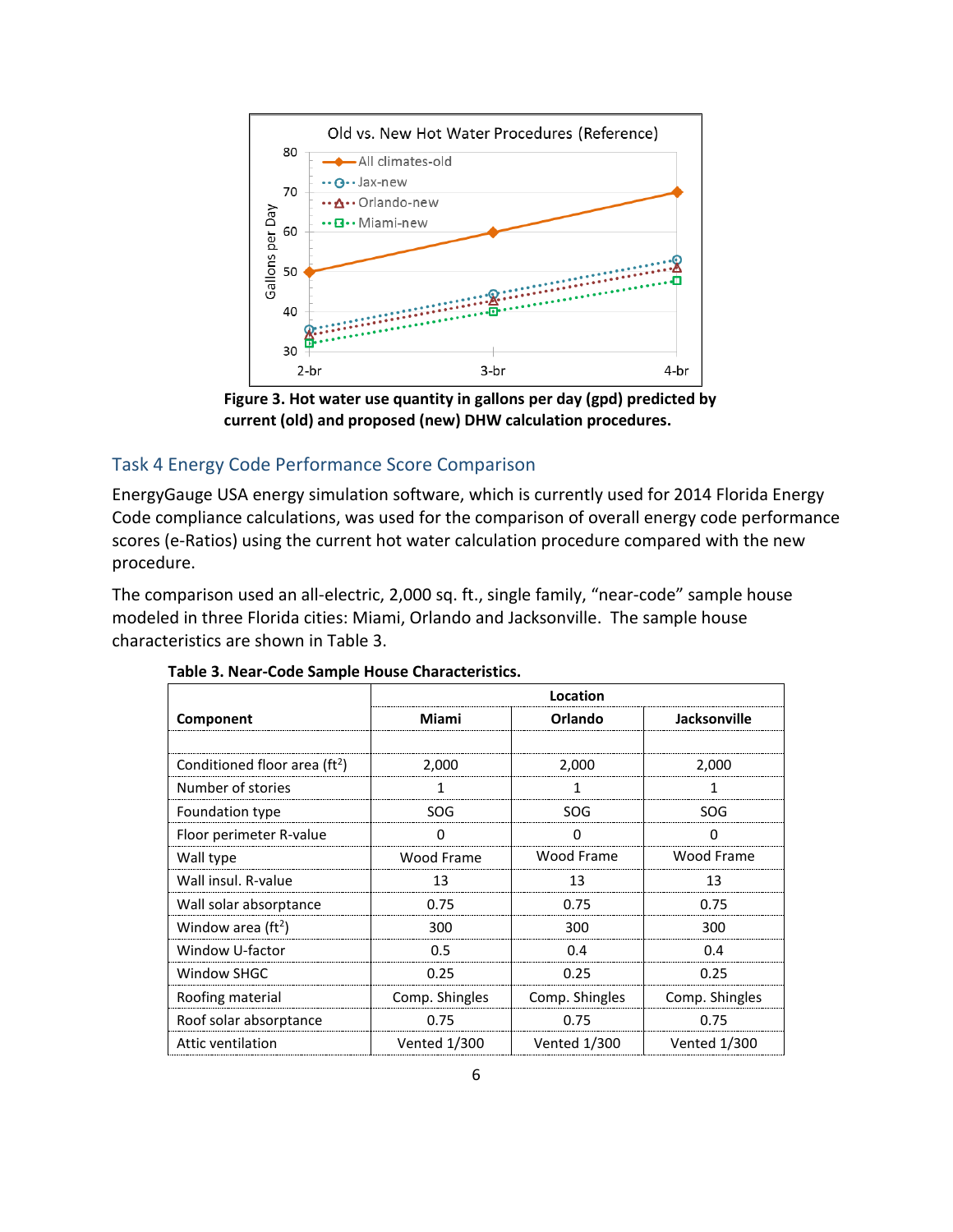| Ceiling insul. R-value                 | 30                       | 38                        | 38                        |
|----------------------------------------|--------------------------|---------------------------|---------------------------|
| Envelope ACH50 (air chng/hr<br>@ 50pa) | 5                        | 5                         | 5                         |
| HP SEER / HSPF                         | 14/8.2                   | 14/8.2                    | 14/8.2                    |
| <b>AHU</b> location                    | Garage                   | Garage                    | Garage                    |
| Duct insul. R-value                    | 8                        | 8                         | 8                         |
| Duct location                          | Attic                    | Attic                     | Attic                     |
| Duct leakage                           | $Qn_{\text{out}} = 0.04$ | $Qn_{\text{out}} = 0.042$ | $Qn_{\text{out}} = 0.048$ |
| Heating / Cooling set points<br>(°F)   | 72 / 75                  | 72/75                     | 72/75                     |
| Number of bedrooms*                    | 2/3/4                    | 2/3/4                     | 2/3/4                     |
| Water heater size (gallons)            | 40                       | 40                        | 40                        |
| Water heater EF (Electric)             | 0.948                    | 0.948                     | 0.948                     |
| Water heater location                  | Garage                   | Garage                    | Garage                    |
| Water heater heat trap                 | Yes                      | Yes                       | Yes                       |
| Hot water piping length                | 99.44 ft.                | 99.44 ft.                 | 99.44 ft.                 |
| Hot water pipe insul.                  | None                     | None                      | None                      |
| Hot water fixture flow                 | Standard                 | Standard                  | Standard                  |
| Hot water distribution                 | Non-recirculation        | Non-recirculation         | Non-recirculation         |

\* Each house was run with 2, 3 and 4 bedrooms without any additional changes to the conditioned floor area or other envelope characteristics.

Energy code compliance simulation runs included the near-code sample house and eight hot water distribution design and equipment efficiency variation cases:

- 1) Near-code sample house (standard hot water distribution system)
- 2) Recirculation system with manual control and R-3 pipe insulation (recirculation system with manually controlled on/off, 178.89 ft. loop length, 10 ft. branch piping length and 50 Watt pump)
- 3) Drain water heat recovery (DWHR); no other changes from Case #1 near-code house
- 4) Recirculation with manual control and 50% pipe length and pump power, and R-3 pipe insulation
- 5) Same as Case #4 plus DWHR and low-flow fixtures
- 6) Heat pump water heater (HPWH) with EF = 2.5; no other changes from Case #1 house
- 7) Tankless natural gas water heater with EF = 0.83; no other changes from Case #1 house
- 8) Recirculation with temperature control (recirculation on/off controlled via temperature sensor instead of manual control) and R-3 pipe insulation
- 9) Standard distribution system with 50% pipe length and R-3 pipe insulation.

After each house was entered in EnergyGauge USA, performance code compliance calculations were run to estimate cooling, heating and water heating reference and proposed home loads and corresponding e-Ratios for the current, or "old" hot water calculation procedure and for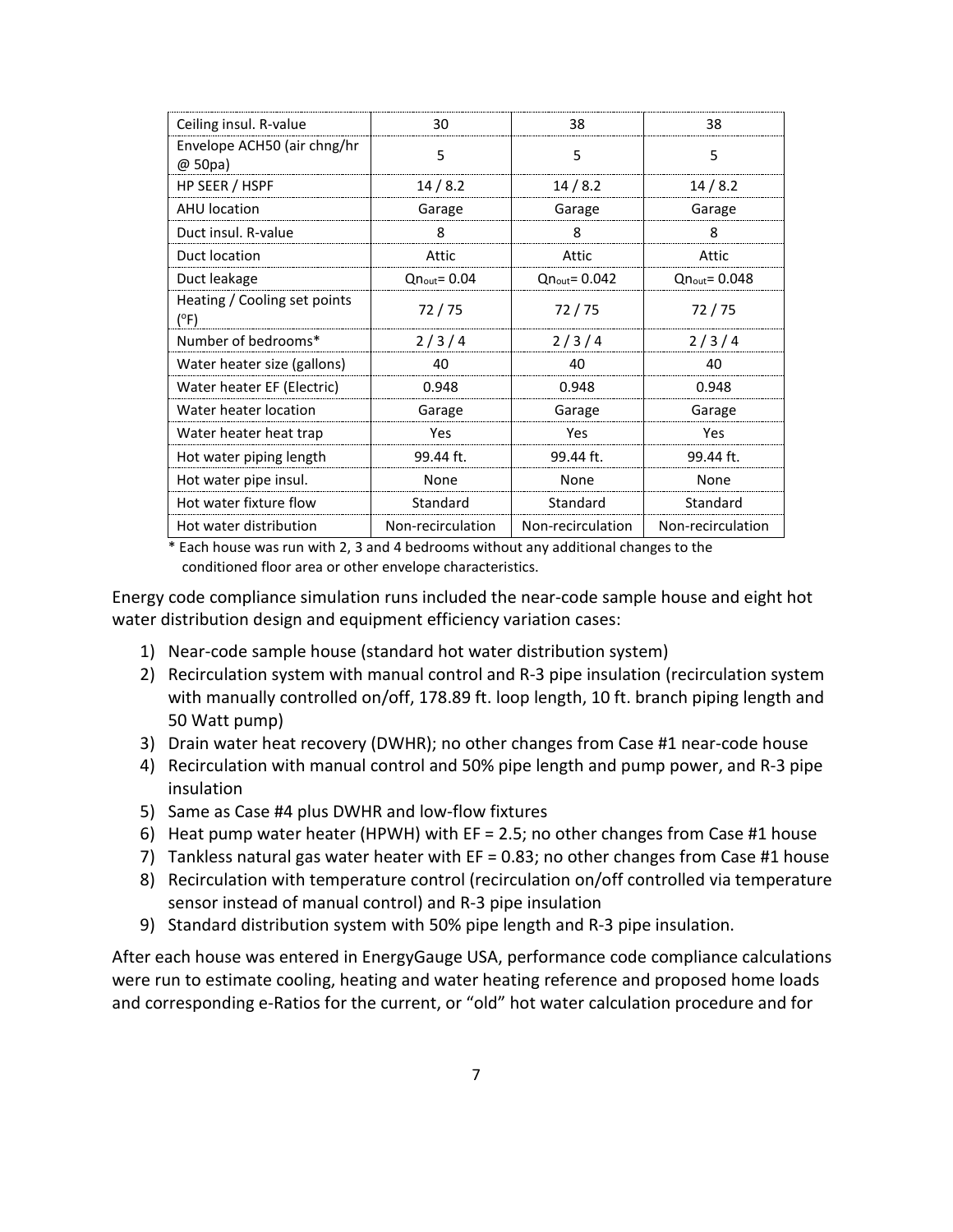the proposed, or "new" calculation procedure. An e-Ratio of 100 or less is required to pass the performance compliance method<sup>1</sup>.

Table 4 shows the total combined (cooling, heating and water heating) e-Ratio results for all nine cases in each of the three modeled Florida cities. Positive differences between the old (current) and new procedure e-Ratio values mean that the new procedure has a higher e-Ratio than the old procedure while negative differences mean the new procedure provides a lower e-Ratio.

|                    |         | 2 Bedroom |           | 3 Bedroom |           | 4 Bedroom |           |
|--------------------|---------|-----------|-----------|-----------|-----------|-----------|-----------|
| Case               |         | e-Ratio   | Change    | e-Ratio   | Change    | e-Ratio   | Change    |
|                    |         |           | (new-old) |           | (new-old) |           | (new-old) |
|                    | Jax-old | 99.67     |           | 99.68     |           | 99.67     |           |
|                    | Jax-new | 99.64     | $-0.03$   | 99.67     | $-0.01$   | 99.67     | $-0.01$   |
| #1 Near-Code       | Orl-old | 99.63     |           | 99.68     |           | 99.60     |           |
| House              | Orl-new | 99.62     | $-0.01$   | 99.67     | $-0.01$   | 99.59     | $-0.01$   |
|                    | Mia-old | 100.46    |           | 100.24    |           | 100.05    |           |
|                    | Mia-new | 100.47    | 0.01      | 100.22    | $-0.02$   | 100.05    | 0.00      |
|                    |         |           |           |           |           |           |           |
|                    | Jax-old | 99.67     |           | 99.68     |           | 99.67     |           |
| #2 Recirc. w/      | Jax-new | 97.86     | $-1.81$   | 97.59     | $-2.09$   | 97.38     | $-2.30$   |
| manual control     | Orl-old | 99.63     |           | 99.68     |           | 99.60     |           |
| and R-3 pipe       | Orl-new | 98.11     | $-1.52$   | 97.92     | $-1.76$   | 97.65     | $-1.95$   |
| insulation         | Mia-old | 100.46    |           | 100.24    |           | 100.05    |           |
|                    | Mia-new | 99.57     | $-0.89$   | 99.15     | $-1.09$   | 98.87     | $-1.18$   |
|                    |         |           |           |           |           |           |           |
|                    | Jax-old | 99.67     |           | 99.68     |           | 99.67     |           |
|                    | Jax-new | 97.34     | $-2.33$   | 96.80     | $-2.88$   | 96.26     | $-3.41$   |
| #3 Drain water     | Orl-old | 99.63     |           | 99.68     |           | 99.60     |           |
| heat recovery      | Orl-new | 97.77     | $-1.86$   | 97.37     | $-2.31$   | 96.87     | $-2.74$   |
|                    | Mia-old | 100.46    |           | 100.24    |           | 100.05    |           |
|                    | Mia-new | 99.46     | $-1.00$   | 98.93     | $-1.31$   | 98.53     | $-1.53$   |
|                    |         |           |           |           |           |           |           |
|                    | Jax-old | 99.67     |           | 99.68     |           | 99.67     |           |
| #4 Recirc. w/      | Jax-new | 97.12     | $-2.55$   | 96.71     | $-2.97$   | 96.34     | $-3.34$   |
| manual control,    | Orl-old | 99.63     |           | 99.68     |           | 99.60     |           |
| R-3 pipe ins., 50% | Orl-new | 97.48     | $-2.15$   | 97.15     | $-2.53$   | 96.79     | $-2.81$   |
| pipe length and    | Mia-old | 100.46    |           | 100.24    |           | 100.05    |           |
| pump kW            | Mia-new | 99.18     | $-1.28$   | 98.68     | $-1.56$   | 98.33     | $-1.72$   |
|                    |         |           |           |           |           |           |           |

**Table 4. Old and New Hot Water Calculation Procedure e-Ratio Comparison for Sample House with Nine Hot Water Distribution, Equipment Efficiency and Conservation Measure Variations.**

<span id="page-13-0"></span><sup>1</sup> Section R405 of Florida Energy Conservation Code provides more information on calculating performance compliance e-Ratios.

 $\overline{a}$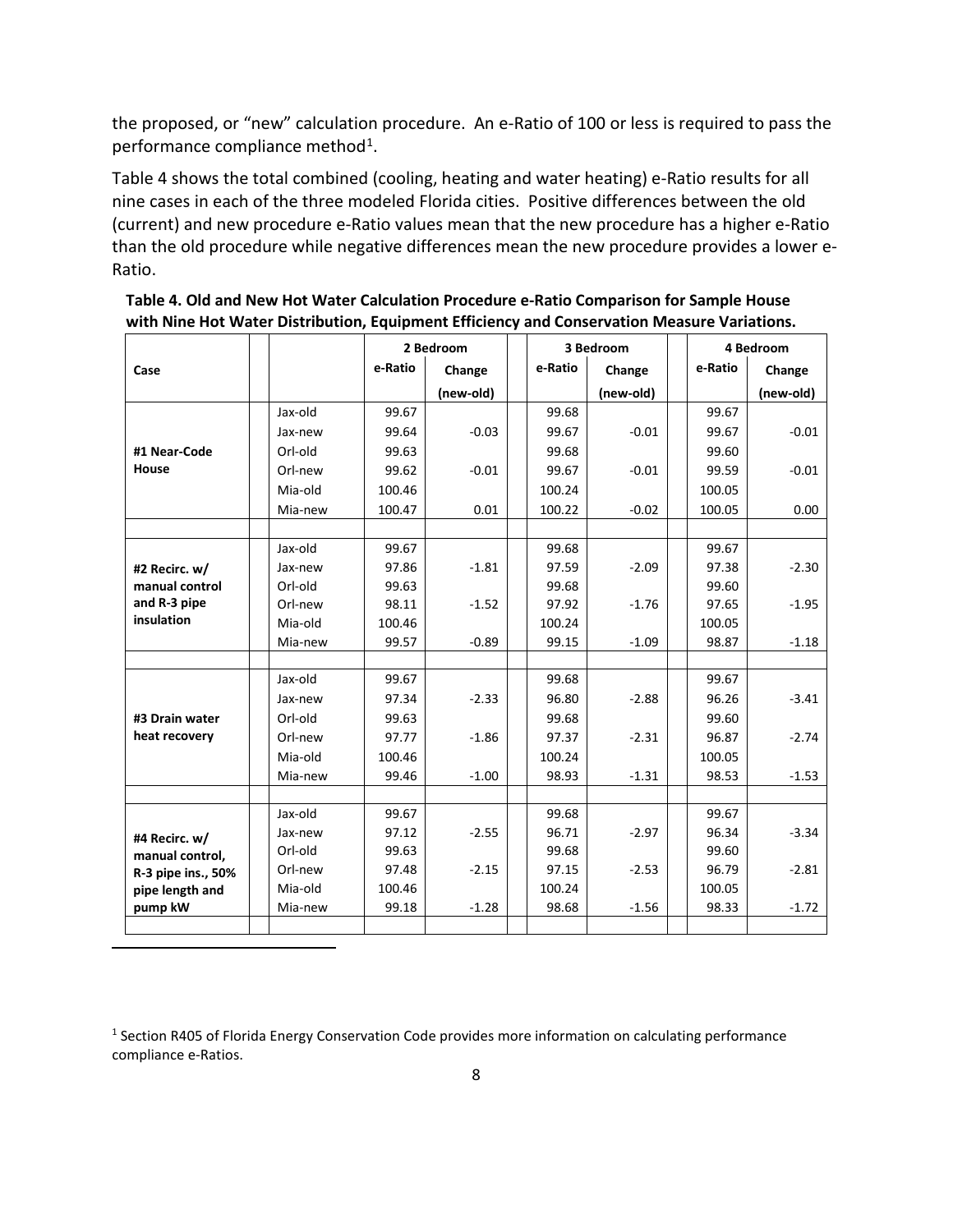|                                  |                    |                 | 2 Bedroom | 3 Bedroom |                 | 4 Bedroom |                 |           |
|----------------------------------|--------------------|-----------------|-----------|-----------|-----------------|-----------|-----------------|-----------|
| Case                             |                    | e-Ratio         | Change    |           | e-Ratio         | Change    | e-Ratio         | Change    |
|                                  |                    |                 | (new-old) |           |                 | (new-old) |                 | (new-old) |
|                                  | Jax-old            | 99.67           |           |           | 99.68           |           | 99.67           |           |
| #5 Recirc. w/<br>manual control, | Jax-new            | 94.96           | $-4.71$   |           | 94.01           | $-5.67$   | 93.12           | $-6.55$   |
| R-3 pipe ins., 50%               | Orl-old            | 99.63           |           |           | 99.68           |           | 99.60           |           |
| pipe length and                  | Orl-new            | 95.74           | $-3.89$   |           | 94.95           | $-4.72$   | 94.16           | $-5.44$   |
| pump kW, DWHR                    | Mia-old            | 100.46          |           |           | 100.24          |           | 100.05          |           |
| and low flow                     | Mia-new            | 98.21           | $-2.26$   |           | 97.43           | $-2.81$   | 96.83           | $-3.22$   |
|                                  |                    |                 |           |           |                 |           |                 |           |
|                                  | Jax-old            | 91.57           |           |           | 89.99           |           | 88.53           |           |
| #6 Heat pump                     | Jax-new            | 93.52           | 1.96      |           | 91.86           | 1.86      | 90.37           | 1.84      |
| water heater (EF =               | Orl-old            | 92.33           |           |           | 90.97           |           | 89.54           |           |
| 2.5)                             | Orl-new            | 94.31           | 1.98      |           | 92.91           | 1.94      | 91.47           | 1.93      |
|                                  | Mia-old            | 95.51           |           |           | 94.33           |           | 93.20           |           |
|                                  | Mia-new            | 97.16           | 1.65      |           | 95.94           | 1.62      | 94.89           | 1.70      |
|                                  |                    |                 |           |           |                 |           |                 |           |
|                                  | Jax-old            | 93.16           |           |           | 92.58           |           | 92.02           |           |
|                                  | Jax-new            | 93.76           | 0.60      |           | 93.09           | 0.51      | 92.47           | 0.45      |
| #7 Tankless gas                  | Orl-old            | 93.91           |           |           | 93.36           |           | 92.82           |           |
| $WH (EF = 0.83)$                 | Orl-new            | 94.56           | 0.65      |           | 93.93           | 0.57      | 93.34           | 0.53      |
|                                  | Mia-old            | 96.64           |           |           | 96.06           |           | 95.53           |           |
|                                  | Mia-new            | 97.22           | 0.58      |           | 96.58           | 0.52      | 96.05           | 0.53      |
|                                  |                    |                 |           |           |                 |           |                 |           |
|                                  | Jax-old<br>Jax-new | 99.67<br>107.74 | 8.07      |           | 99.68<br>109.45 | 9.77      | 99.67<br>111.10 | 11.42     |
| #8 Recirc. w/<br>temperature     | Orl-old            | 99.63           |           |           | 99.68           |           | 99.60           |           |
| control and R-3                  | Orl-new            | 106.61          | 6.98      |           | 108.12          | 8.44      | 109.44          | 9.84      |
| pipe ins.                        | Mia-old            | 100.46          |           |           | 100.24          |           | 100.05          |           |
|                                  | Mia-new            | 104.87          | 4.40      |           | 105.54          | 5.30      | 106.29          | 6.24      |
|                                  |                    |                 |           |           |                 |           |                 |           |
|                                  | Jax-old            | 99.67           |           |           | 99.68           |           | 99.67           |           |
|                                  | Jax-new            | 97.76           | $-1.91$   |           | 97.44           | $-2.24$   | 97.16           | $-2.52$   |
| #9 Standard w/ R-                | Orl-old            | 99.63           |           |           | 99.68           |           | 99.60           |           |
| 3 pipe ins. and                  | Orl-new            | 98.03           | $-1.60$   |           | 97.77           | $-1.91$   | 97.47           | $-2.13$   |
| 50% pipe length                  | Mia-old            | 100.46          |           |           | 100.24          |           | 100.05          |           |
|                                  | Mia-new            | 99.50           | $-0.96$   |           | 99.05           | $-1.18$   | 98.75           | $-1.30$   |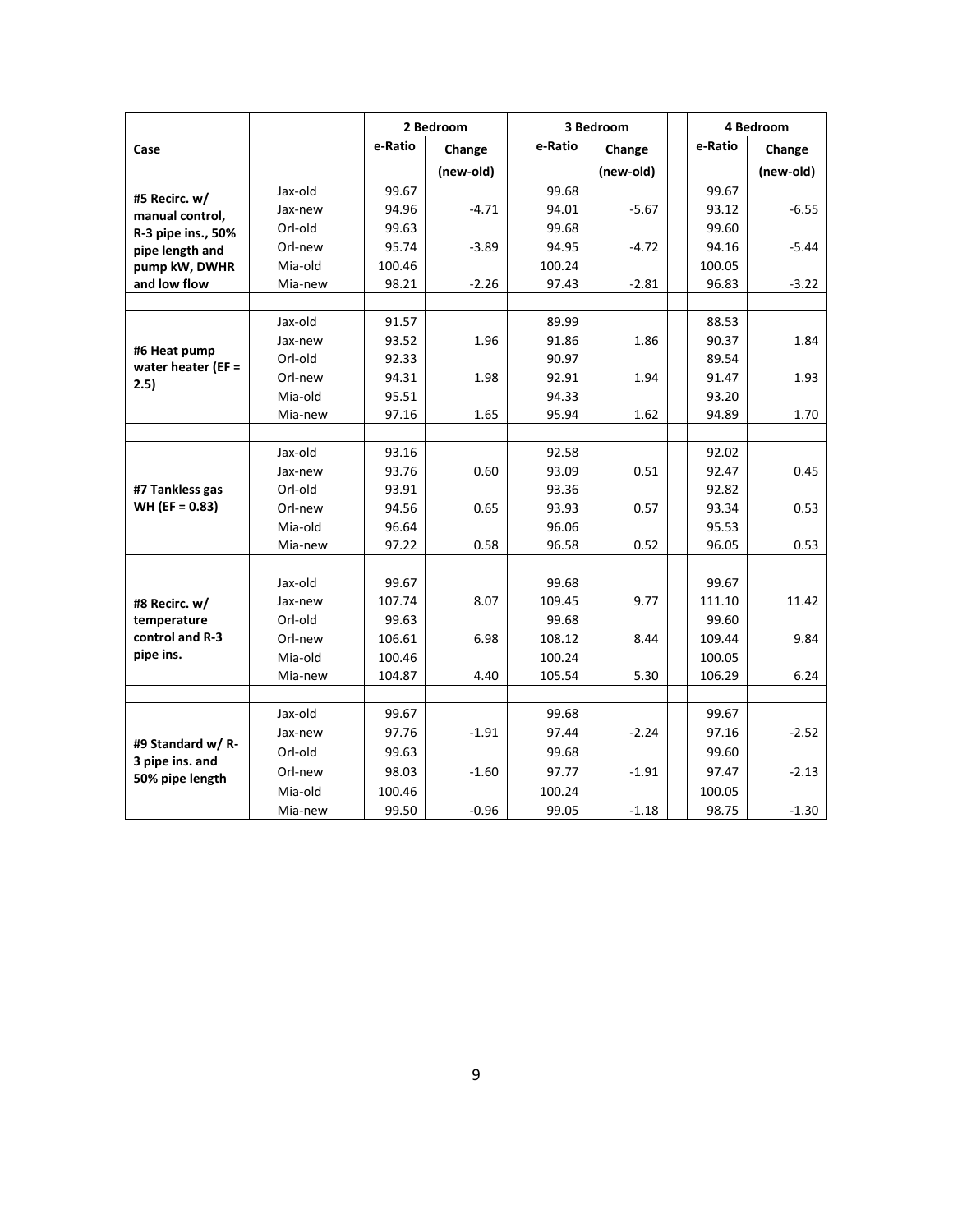A comparison showing current and new procedure e-Ratios for the 3 bedroom Orlando house for each case analyzed is provided in Figure 4 organized from left to right from the highest new e-Ratio to the lowest new e-Ratio.



**Figure 4. Total e-Ratios predicted by current (old) and proposed (new) DHW calculation procedures for the nine hot water distribution design and equipment efficiency variation cases analyzed, organized from left to right by proposed procedure new e-Ratio.** 

#### <span id="page-15-0"></span>**Discussion**

#### *Code Performance Score Comparisons*

The summary of Task 4 energy code performance score comparison results (Table 4 above) shows total, combined (cooling, heating and water heating) e-Ratio impacts for the various distribution, equipment efficiency and conservation measures analyzed. These results are further discussed by Case # below.

The Case #1 e-Ratio comparison for the near-code house shows only insignificant e-Ratio differences between the old (current) calculation procedure and new procedure. Both the reference and proposed design hot water loads are equally lower for the new procedure. The slight differences in the Case #1 results are due to hot water having slightly less weight in the combined (cooling, heating and water heating) new procedure and to rounding error.

Cases #2 provides total e-Ratio results for a recirculation system with manual control and R-3 pipe insulation and Case #4 is the same system with 50% pipe length and pump power use. The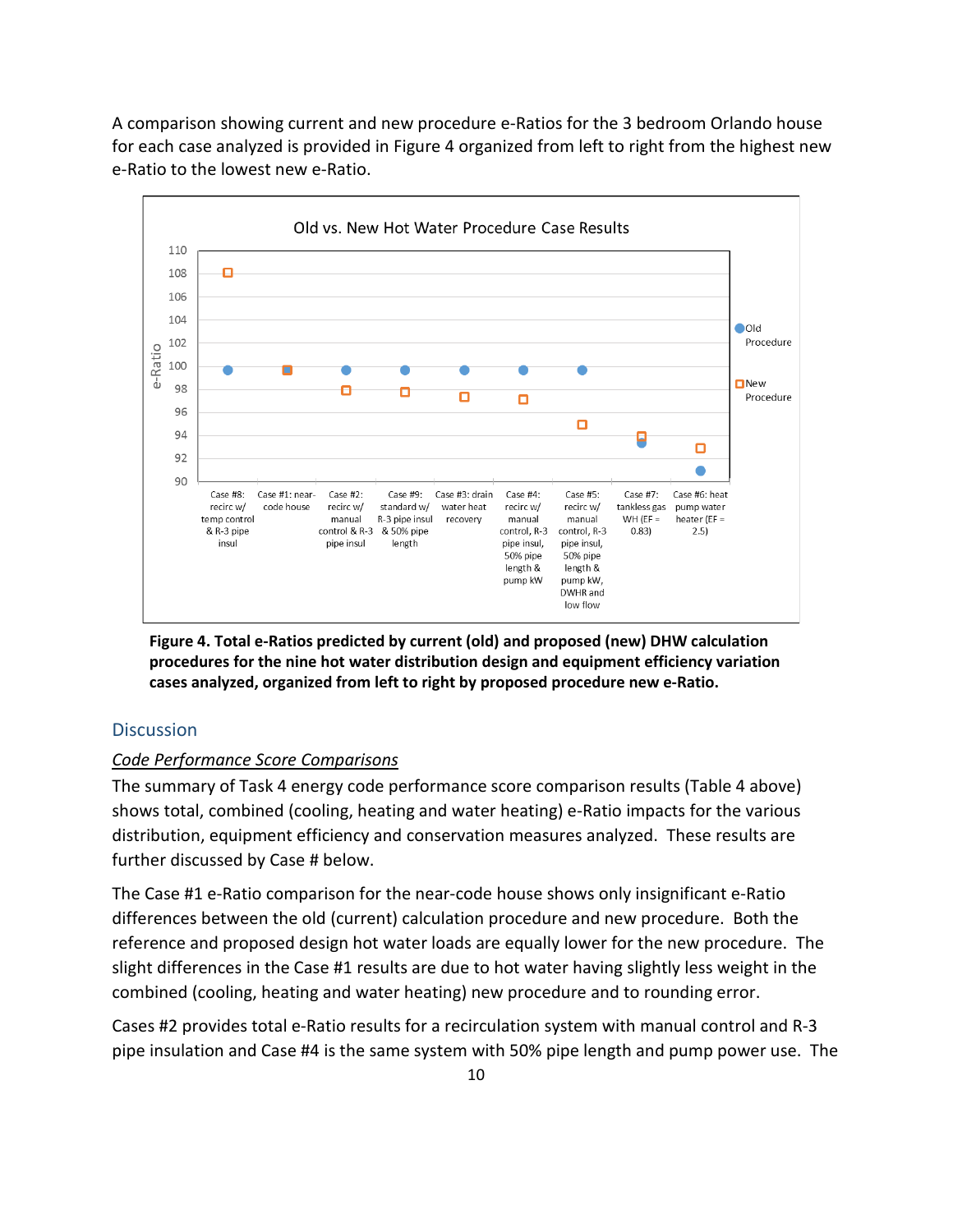new procedure lowers the total e-Ratio for these distribution options by 0.89 points for the Case #2 two bedroom house in Miami to 3.34 points for the Case #4 four bedroom house in Jacksonville. Code adoption of the new DHW calculation procedure would provide a small to moderate performance compliance credit for manually controlled recirculation with R-3 pipe insulation as compared with to the current DHW procedure.

The Case #3 total e-Ratio comparison results for the drain water heat recovery system show the new procedure to lower the total, combined e-Ratio from 1.00 point for the two bedroom house in Miami to 3.41 points for the four bedroom house in Jacksonville. Code adoption of the new DHW calculation procedure would provide a small to moderate performance compliance credit for drain water heat recovery relative to the current DHW procedure.

The Case #5 total e-Ratio comparison shows results for adding a drain water heat recovery system and low flow fixtures to the Case #4 manually controlled recirculation distribution system with R-3 pipe insulation and 50% pipe length and pump power. This configuration combines all potential DHW saving measures. The new procedure lowers the total, combined e-Ratio for this distribution system from 2.26 points for the two bedroom house in Miami to 6.55 points for the four bedroom house in Jacksonville. Code adoption of the new DHW calculation procedure would provide a moderate to large performance compliance credit for this distribution system and conservation measure combination relative to the current DHW procedure.

Comparison Cases #6 and #7 provide total e-Ratio results for specifying an EF-2.5 heat pump water heater and EF-0.83 tankless gas water heater respectively (with no distribution system or conservation measure changes from the Case #1 near-code house). The new DHW procedure with these equipment options increase the total, combined e-Ratio. The tankless gas water heater gains between 0.45 and 0.65 e-Ratio points and the heat pump water heater gains between 1.62 and 1.98 e-Ratio points. The overall impact of current hot water system improvements will be slightly less in the new procedure as water heating becomes a smaller fraction of the overall e-Ratio. Impact for heat pump water heaters is greater than for tankless gas systems because the normalized DHW load for the tankless gas water heater is larger than the normalized DHW load for the heat pump system but the reference DHW load is the same for both. As a result, the e-Ratio is larger for the tankless gas water heater in both the current and the new DHW calculations but the difference between the old and new calculation is less for the tankless gas system than for the heat pump system. Code adoption of the new DHW calculation procedure would increase performance compliance total e-Ratios for tankless gas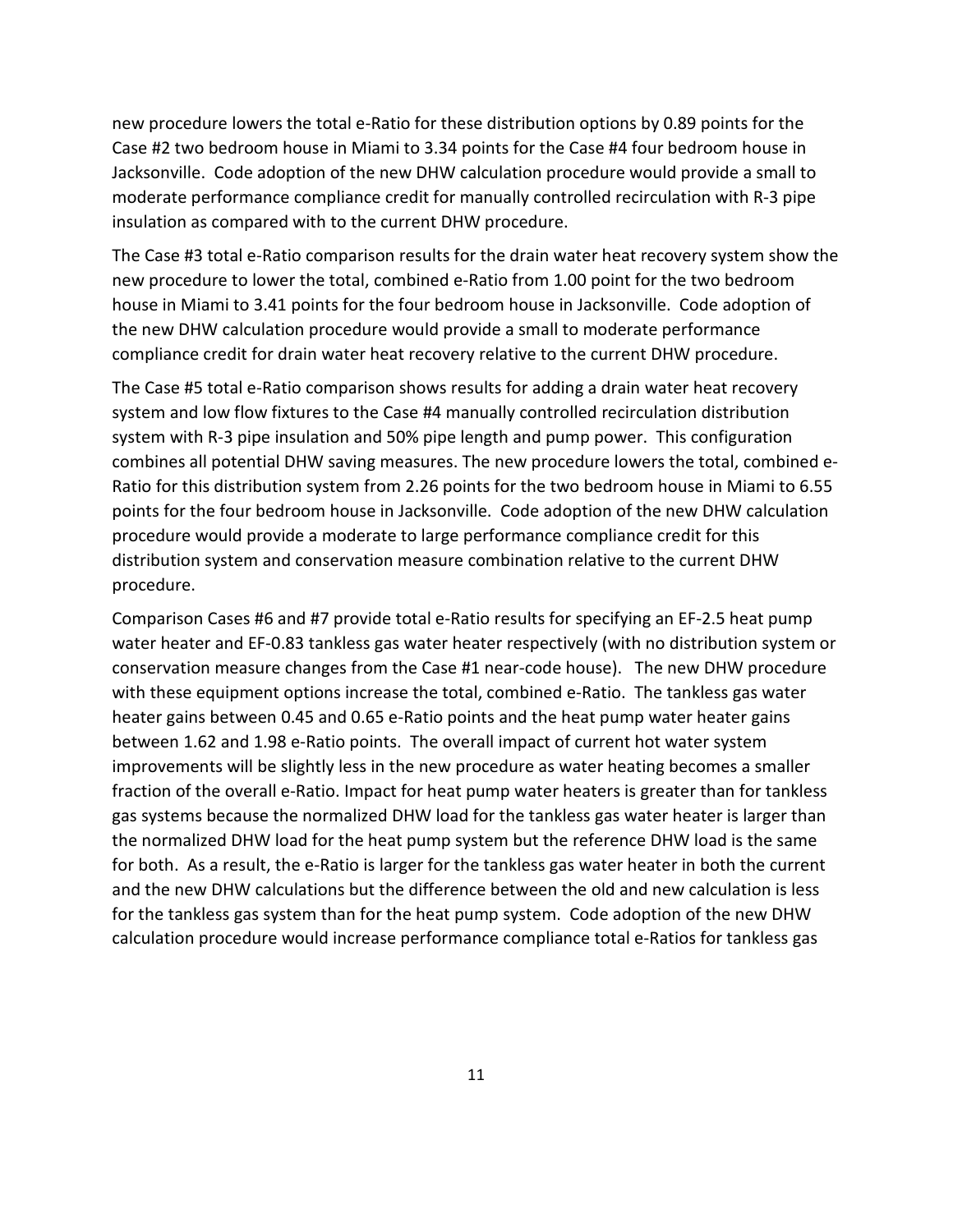equipment by a small amount and heat pump water heaters by a somewhat larger amount compared with the current DHW procedure. [2](#page-17-0) 

The Case #8 total e-Ratio comparison shows the results for the same distribution system used in Case #2-- recirculation system and R-3 pipe insulation-- except instead of manual control for the recirculation system that was specified for Case #2, the recirculation system for Case #8 is temperature controlled. Note that the draft  $6<sup>th</sup>$  edition 2017 code does not allow this type of recirculation control. We calculated it in the event it is considered or perhaps to indicate why it is not allowed. This change in control strategy significantly increases the total, combined e-Ratios for all new DHW procedure runs, from 4.40 points for a two bedroom house in Miami to 11.42 points for a four bedroom house in Jacksonville. Code adoption of the new DHW calculation procedure would significantly increase performance compliance total e-Ratios for temperature controlled recirculation distribution systems, if allowed, as compared with the current DHW procedure.

The Case #9 total e-Ratio comparison shows results for a standard distribution system with R-3 pipe insulation and 50% pipe length. The new procedure lowers the total, combined e-Ratio for this distribution and conservation measure option from 0.96 points for the two bedroom house in Miami to 2.52 points for the four bedroom house in Jacksonville. Code adoption of the new DHW calculation procedure would provide a small to moderate performance compliance credit for R-3 pipe insulation and 50% pipe length relative to the current DHW procedure. This distribution option can be compared with the manually controlled recirculation distribution option with R-3 pipe insulation and 50% pipe length and pump power (Case #4), which provides slightly greater performance compliance credit.

#### *Controls for Recirculation Systems*

 $\overline{a}$ 

One additional observation is made regarding the language used in the draft 6<sup>th</sup> Edition (2017) Florida Energy Conservation Code regarding controls for hot water recirculation systems. The mandatory circulation system control requirements in Section R403.5.1.1 (below) are not explicit, leaving questions as to what is intended by phrases such as "the identification of a demand" and "at the desired temperature."

**R403.5.1.1 Circulation systems.** Heated water circulation systems shall be provided with a circulation pump. The system return pipe shall be a dedicated return pipe or a cold water supply pipe. Gravity and thermosyphon circulation

<span id="page-17-0"></span> $2$  The heat pump analysis is for a 40 gallon tank. Once the tank size is greater than 55 gallons the reference house has the efficiency of a heat pump and savings due to heat pumps will be less.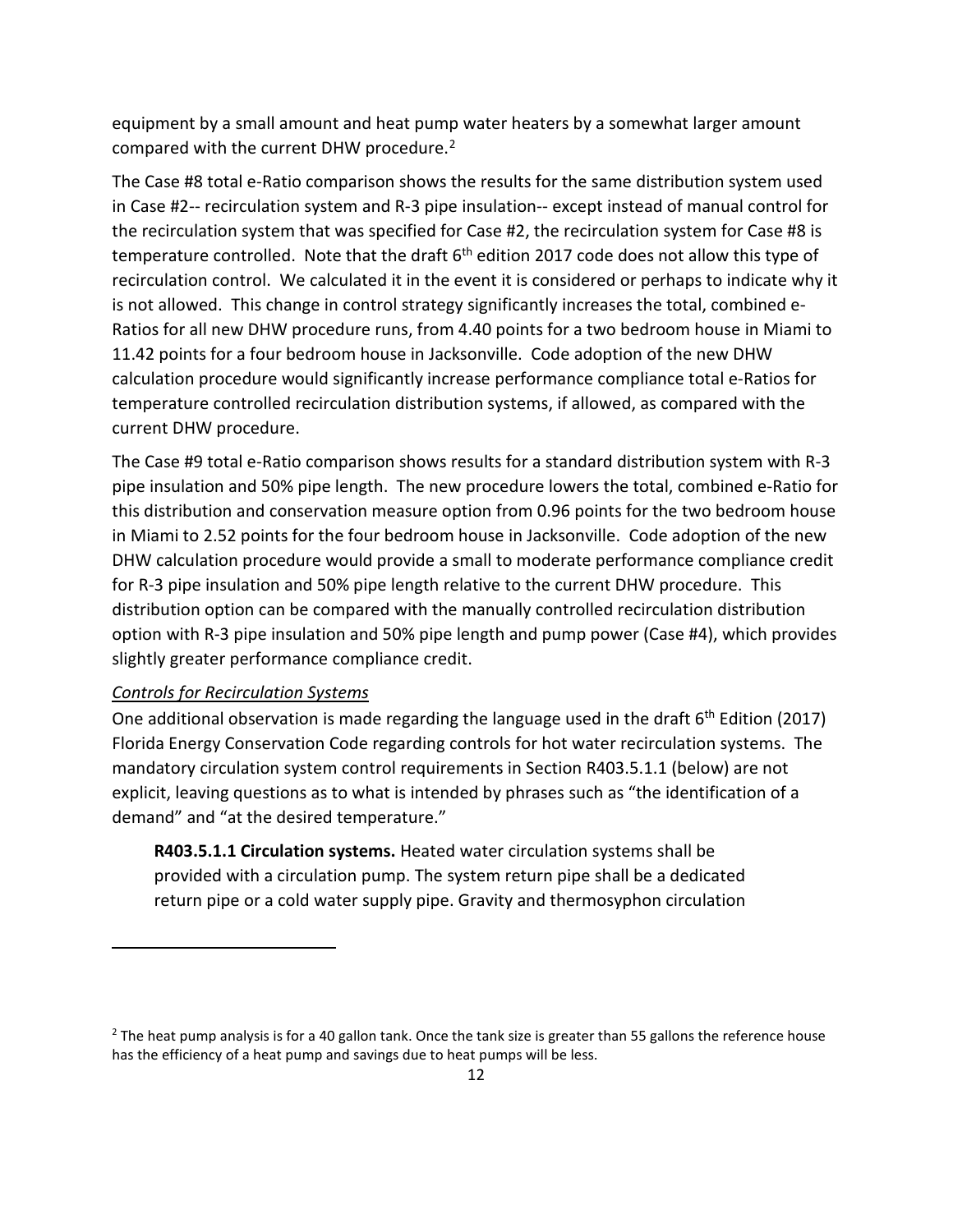systems shall be prohibited. Controls for circulating hot water system pumps shall start the pump based on the identification of a demand for hot water within the occupancy. The controls shall automatically turn off the pump when the water in the circulation loop is at the desired temperature and when there is no demand for hot water.

In Section R403.5.2, the draft 2017 code provides control requirements for demand recirculation systems:

**R403.5.2 Demand recirculation systems.** A water distribution system having one or more recirculation pumps that pump water from a heated water supply pipe back to the heated water source through a cold water supply pipe shall be a *demand recirculation water system*. Pumps shall have controls that comply with both of the following:

- 1. The control shall start the pump upon receiving a signal from the action of a user of a fixture or appliance, sensing the presence of a user of a fixture or sensing the flow of hot or tempered water to a fixture fitting or appliance.
- 2. The control shall limit the temperature of the water entering the cold water piping to  $104^{\circ}$ F (40 $^{\circ}$ C).

Since Section R403.5.2 provides clarification of recirculation system control requirements, Section R403.5.1.1 should stipulate controls be in accordance with Section R403.5.2:

**R403.5.1.1 Circulation systems.** Heated water circulation systems shall be provided with a circulation pump. The system return pipe shall be a dedicated return pipe or a cold water supply pipe. Gravity and thermosyphon circulation systems shall be prohibited. Controls for circulating hot water system pumps shall start the pump based on the identification of a demand for hot water within the occupancy. The controls shall automatically turn off the pump when the water in the circulation loop is at the desired temperature and when there is no demand for hot water. Controls shall be in accordance with Section R403.5.2.

#### <span id="page-18-0"></span>Recommendations

The intent of the Florida Energy Conservation Code is to regulate the design and construction of buildings to effectively use and conserve energy over each building's useful life, while also permitting innovative approaches and techniques (Section R101.3). As shown in this report, climate-specific effects on domestic hot water use, the hot water distribution system type employed, and the use of conservation measures can significantly affect residential energy use and conservation. The draft proposed code change language delivered in the Appendix of this report provides a vetted, comprehensive means of accounting for these factors in performance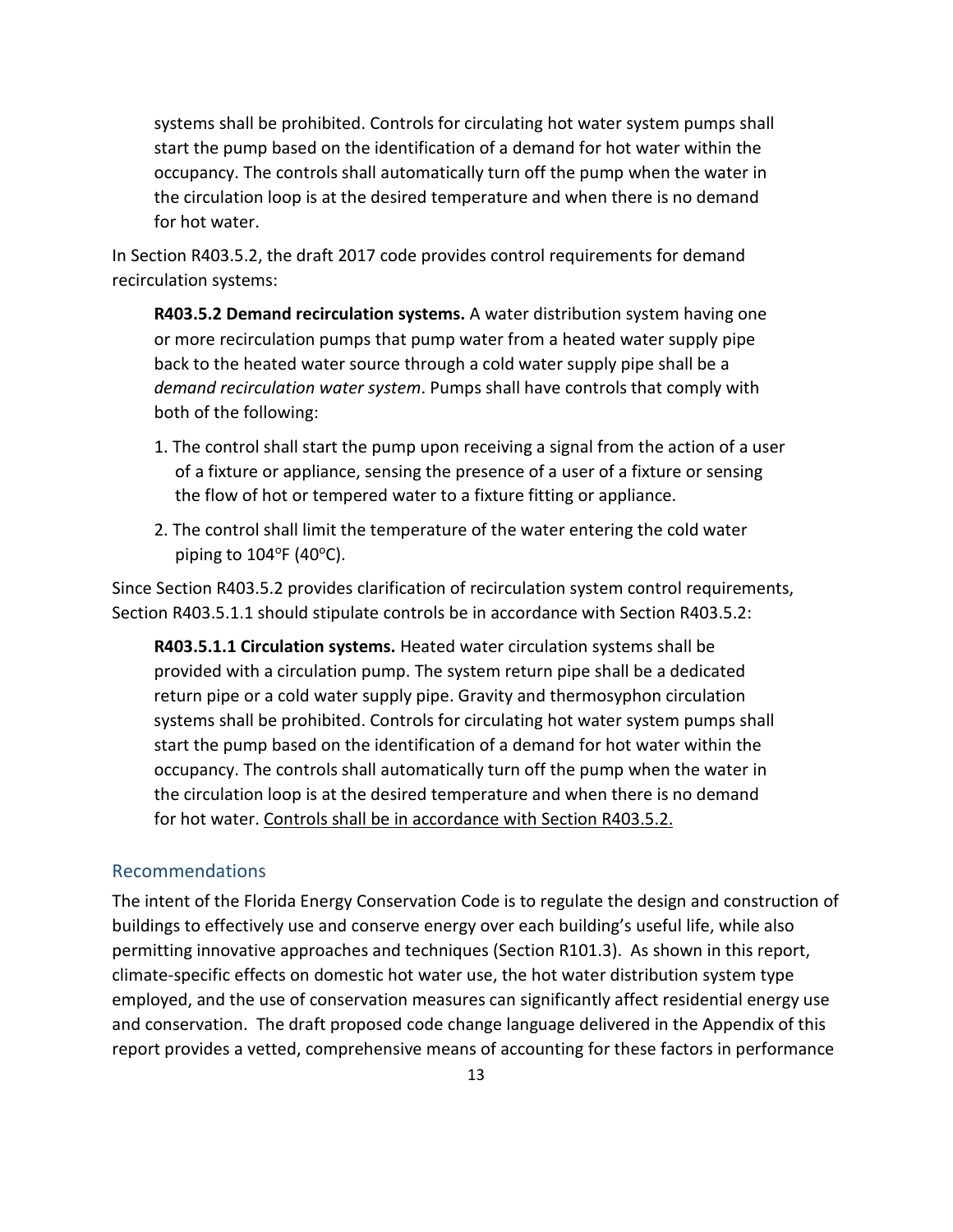energy code calculations, and is therefore recommend for adoption during the next Florida Building Code modification cycle.

As outlined in the Discussion section above, the authors also believe there is a need to clarify circulation system control requirements in Section R403.5.1.1 of the draft  $6<sup>th</sup>$  Edition (2017) Florida Energy Conservation Code. This clarification can be made by adding a stipulation to Section R403.5.1.1 that "controls shall be in accordance with Section R403.5.2," which provides specific hot water pump and temperature control requirements.

# <span id="page-19-0"></span>Acknowledgements

The authors thank the Florida Building Commission and Mo Madani of the Florida Department of Business and Professional Regulation for supporting this work.

# <span id="page-19-1"></span>References

ANSI/RESNET 301-2014 Addendum A-2015. (2015.) "Amendment on Domestic Hot Water (DHW) Systems." Residential Energy Services Network, Oceanside, CA. Accessed April 2017: [http://www.resnet.us/standards/ANSI\\_RESNET\\_301-2014\\_Addendum\\_A-2015.pdf](http://www.resnet.us/standards/ANSI_RESNET_301-2014_Addendum_A-2015.pdf)

Burch, J., and C. Christensen. (2007). Towards Development of an Algorithm for Mains Water Temperature. Proceedings of the 2007 ASES Annual Conference. Cleveland, Ohio. Accessed April 2017:<http://citeseerx.ist.psu.edu/viewdoc/summary?doi=10.1.1.515.6885>

Burch, J. and J. Thornton. (2012). A Realistic Hot Water Draw Specification for Rating Solar Water Heaters. Denver, Colorado: 2012 World Renewable Energy Forum. Accessed April 2017: <http://www.nrel.gov/docs/fy12osti/54539.pdf>

Domestic Hot Water System Piping Insulation: Analysis of Benefits and Cost. (2010). Report #: 5928-3\_12292010. Upper Marlboro, Maryland: NAHB Research Center. Accessed April 2017: [http://www.homeinnovation.com/~/media/Files/Reports/Domestic%20Hot%20Water%20Syste](http://www.homeinnovation.com/%7E/media/Files/Reports/Domestic%20Hot%20Water%20System%20Piping%20Insulation%20-%20Final%20Report.pdf) [m%20Piping%20Insulation%20-%20Final%20Report.pdf](http://www.homeinnovation.com/%7E/media/Files/Reports/Domestic%20Hot%20Water%20System%20Piping%20Insulation%20-%20Final%20Report.pdf)

Henderson, H., and J. Wade. (2014). Disaggregating Hot Water Use and Predicting Hot Water Waste in Five Test Homes. New York: Aries Collaborative. Accessed April 2017: <http://www.nrel.gov/docs/fy14osti/61441.pdf>

Justification and Background BSR/RESNET 301-2014 Addendum A-201x PD-02. (2014). Residential Energy Services Network, Oceanside, CA. Accessed May 2017: [http://www.resnet.us/standards/Just-Back\\_CMP\\_DHW\\_PD-02.pdf](http://www.resnet.us/standards/Just-Back_CMP_DHW_PD-02.pdf)

Klein, G. (2014a). Comments on Continuous Maintenance Proposal on Domestic Hot Water Systems (not published). March 3, 2014.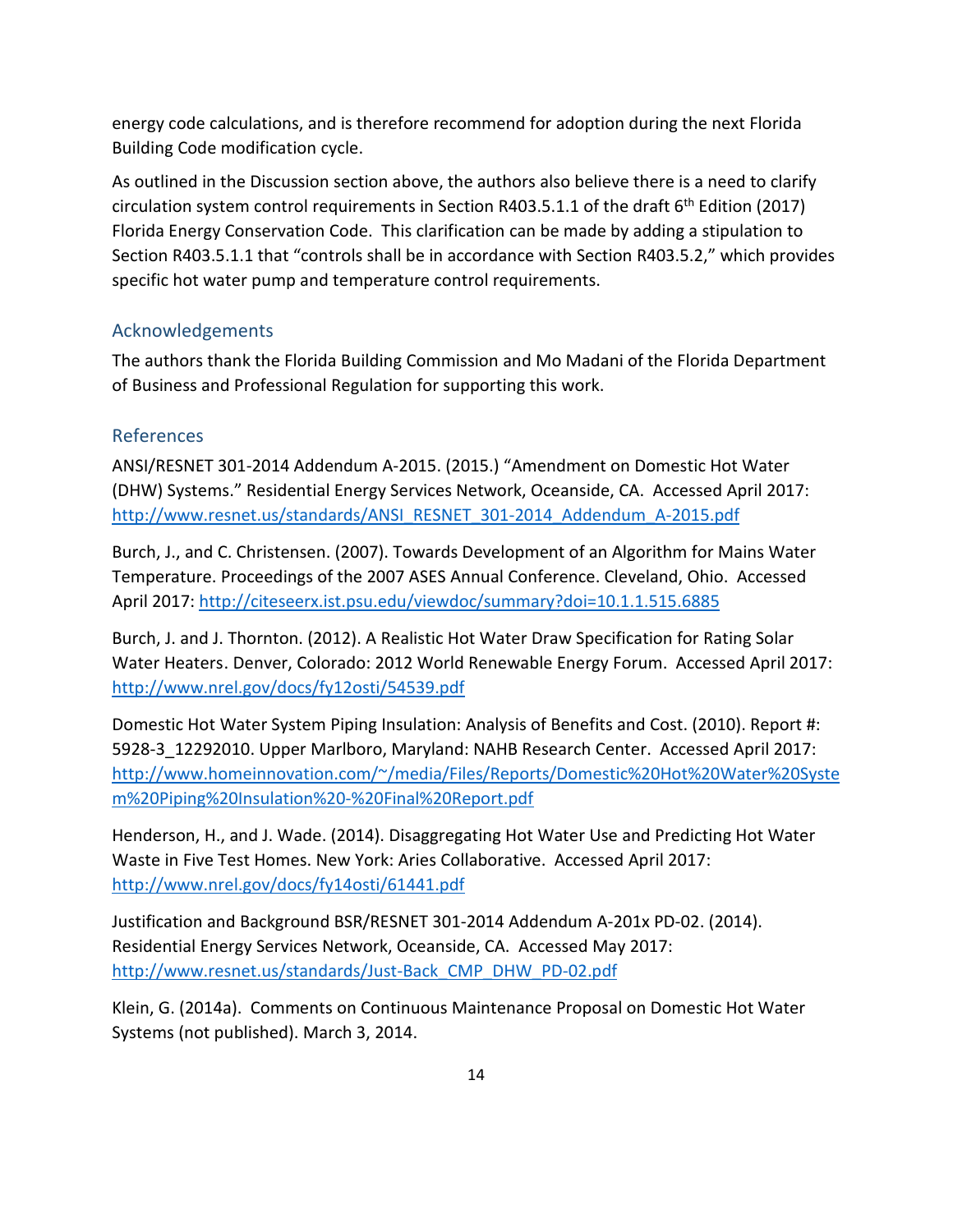Klein, G. (2014b). DOE ZERH Webinar: Efficient Hot Water Distribution II: How to Get it Right. U.S. Department of Energy. Accessed April 2017:

[https://energy.gov/eere/buildings/downloads/doe-zerh-webinar-efficient-hot-water](https://energy.gov/eere/buildings/downloads/doe-zerh-webinar-efficient-hot-water-distribution-ii-how-get-it-right)[distribution-ii-how-get-it-right](https://energy.gov/eere/buildings/downloads/doe-zerh-webinar-efficient-hot-water-distribution-ii-how-get-it-right)

Klein, G. (2014c). DOE ZERH Webinar: Efficient Hot Water Distribution I: What's at Stake. U.S. Department of Energy. Accessed April 2017:

[https://energy.gov/eere/buildings/downloads/doe-zerh-webinar-efficient-hot-water](https://energy.gov/eere/buildings/downloads/doe-zerh-webinar-efficient-hot-water-distribution-i-whats-stake)[distribution-i-whats-stake](https://energy.gov/eere/buildings/downloads/doe-zerh-webinar-efficient-hot-water-distribution-i-whats-stake)

Klein, G. (2015). Comparing the Energy Requirements of Hot Water Circulation System Control Strategies: Preliminary Results. ACEEE Hot Water Forum. Nashville, Tennessee. Accessed April 2017:<http://aceee.org/sites/default/files/pdf/conferences/hwf/2015/7C-Klein.pdf>

Lutz, J. (2005). Estimating Energy and Water Losses in Residential Hot Water Distribution Systems. LBNL-57199. Berkeley, California: Lawrence Berkeley National Laboratory. Accessed April 2017:<http://escholarship.org/uc/item/4nj7m0q6#page-2>

Lutz, J., (2011). Water and Energy Wasted during Residential Shower Events: Findings from a pilot field study of hot water distribution systems. LBL-5115E. Berkeley, California: Lawrence Berkeley National Laboratory. Accessed April 2017:

[https://eetd.lbl.gov/sites/all/files/water\\_and\\_energy\\_wasted\\_during\\_residential\\_shower\\_even](https://eetd.lbl.gov/sites/all/files/water_and_energy_wasted_during_residential_shower_events_findings_from_a_pilot_field_study_of_hot_water_distribution_systems_lbnl-5115e.pdf) ts findings from a pilot field study of hot water distribution systems lbnl-5115e.pdf

Lutz, J and M. Melody. (2012). Typical Hot Water Draw Patters Based on Field Data. Berkeley, California: Lawrence Berkeley National Laboratory. Accessed April 2017: <https://www.osti.gov/scitech/servlets/purl/1127143>

Lutz, J. et al. (2011). Hot Water Draw Patterns in Single-Family Houses: Findings from Field Studies. LBNL-4830E. Berkeley, California: Lawrence Berkeley National Laboratory. Accessed April 2017: [https://eetd.lbl.gov/sites/all/files/hot\\_water\\_draw\\_patterns\\_in\\_single](https://eetd.lbl.gov/sites/all/files/hot_water_draw_patterns_in_single-family_houses_findings_from_field_studies_lbnl-4830e.pdf)[family\\_houses\\_findings\\_from\\_field\\_studies\\_lbnl-4830e.pdf](https://eetd.lbl.gov/sites/all/files/hot_water_draw_patterns_in_single-family_houses_findings_from_field_studies_lbnl-4830e.pdf)

Merrigan, T.J. (1988.) "Residential Hot Water Use in Florida and North Carolina." ASHRAE Transactions, Vol. 94, Part 1.

Parker, D. et al. (2015). Estimating Daily Domestic Hot-Water Use in North American Homes. ASHRAE Transactions, Volume 121 Part 2. Atlanta, Georgia: ASHRAE. Accessed April 2017: <http://www.fsec.ucf.edu/en/publications/pdf/FSEC-PF-464-15.pdf>

Shein, J. (2016). ZERH Webinar: Efficient Hot Water Distribution: You Know that Hot Water Distribution is Important. U.S. Department of Energy. Accessed April 2017: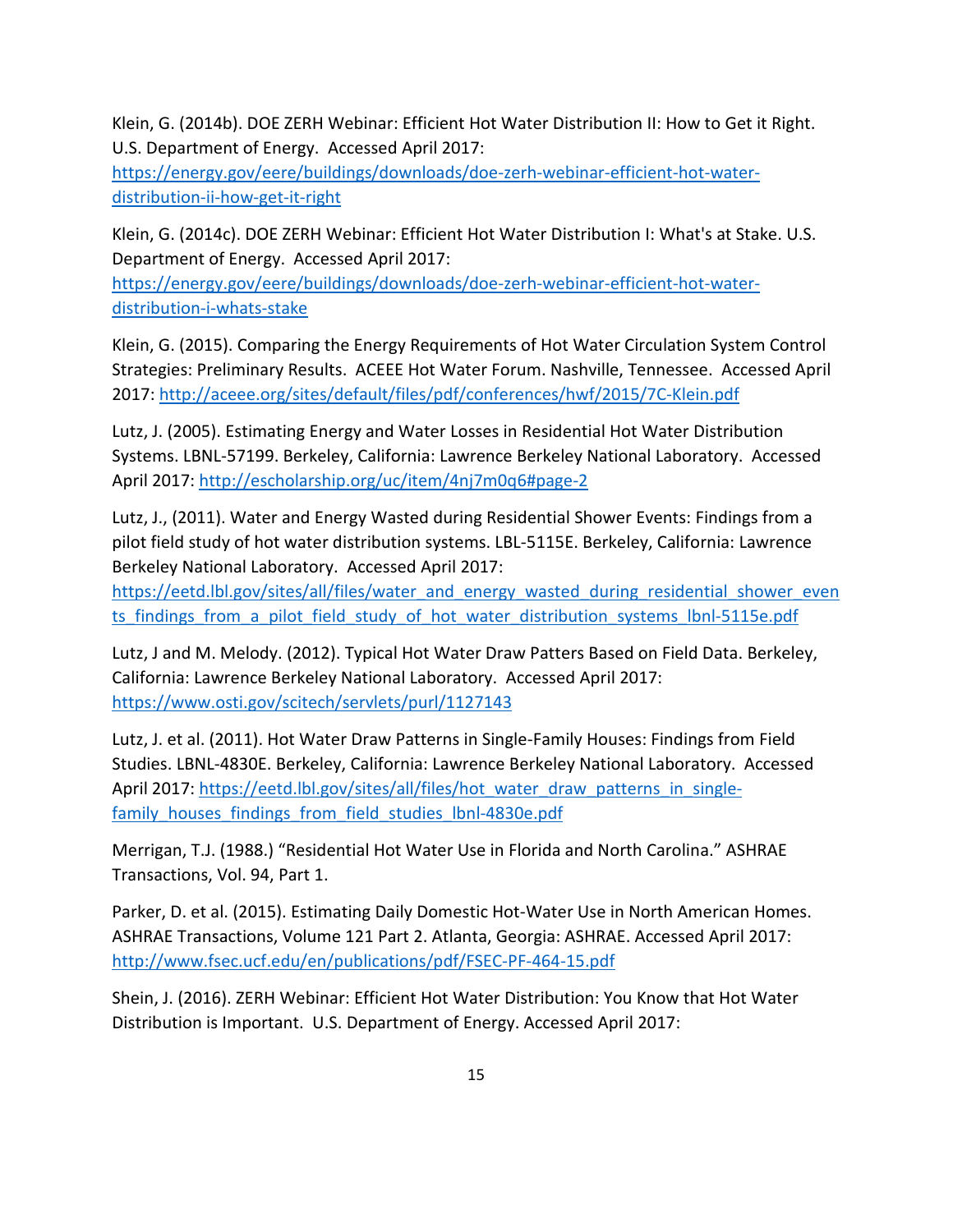[https://energy.gov/eere/buildings/downloads/zerh-webinar-efficient-hot-water-distribution](https://energy.gov/eere/buildings/downloads/zerh-webinar-efficient-hot-water-distribution-you-know-hot-water)[you-know-hot-water](https://energy.gov/eere/buildings/downloads/zerh-webinar-efficient-hot-water-distribution-you-know-hot-water)

Van Decker, G. (2014) Conference call between G. Van Decker, G. Klein, R. Salcido and P. Fairey, March 13, 2014.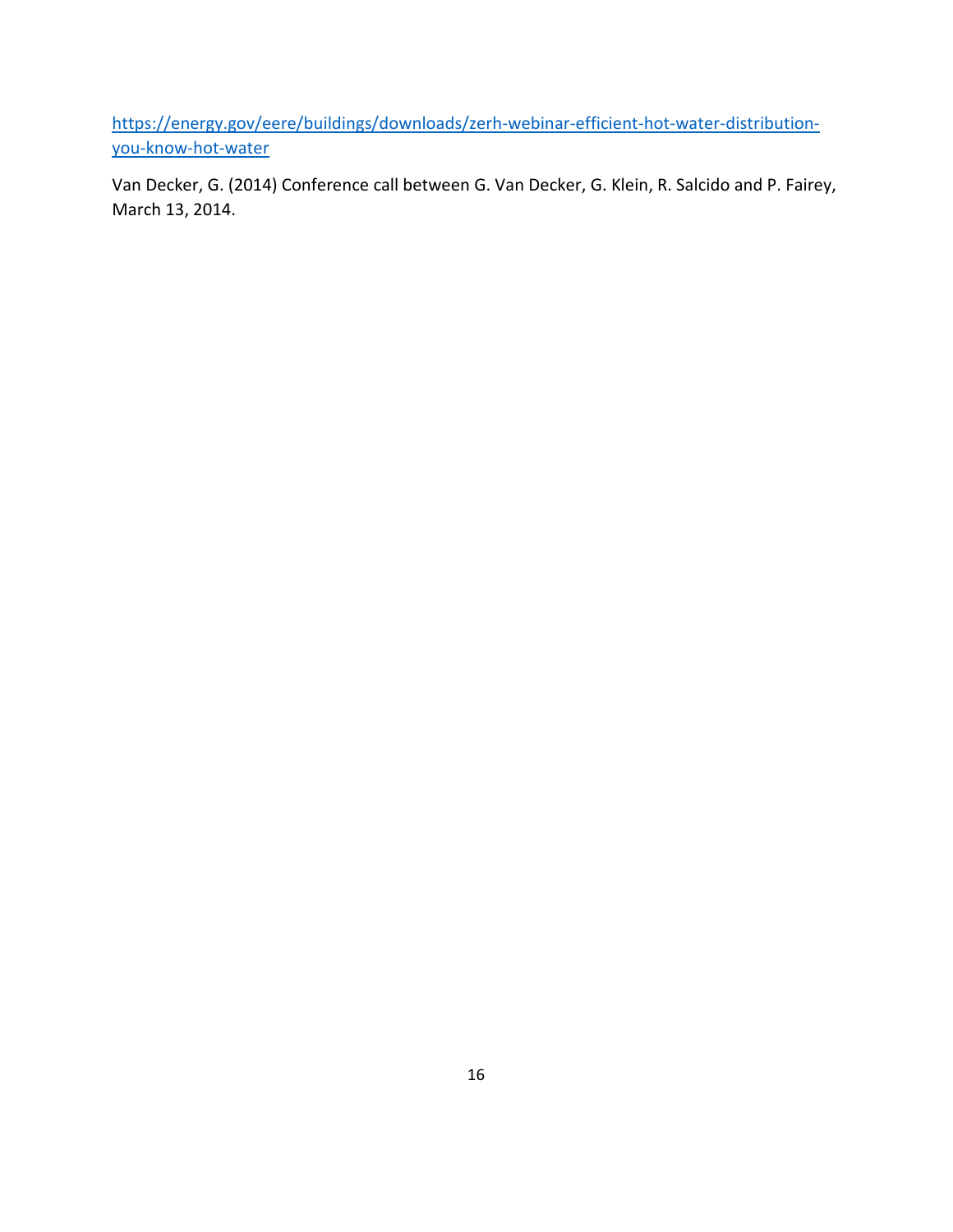# APPENDIX

- Literature Review Documents List

<span id="page-22-0"></span>- DHW Energy Consumption Calculation Spreadsheet Cover Page

- Draft Proposed DHW Code Language Changes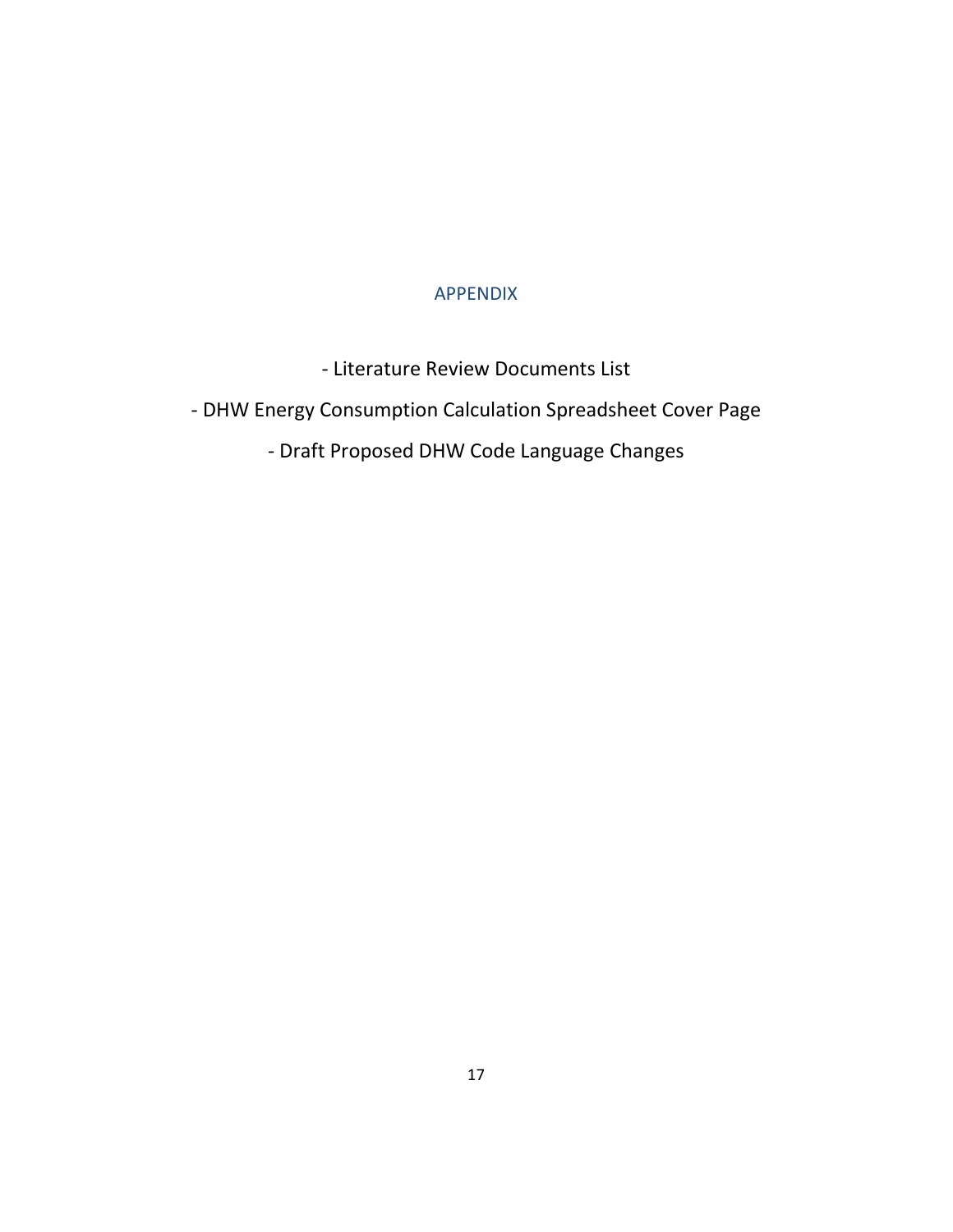## Literature Review Documents List

#### **National Renewable Energy Laboratory (NREL)**

[1] Burch, J. and J. Thornton. (2012). A Realistic Hot Water Draw Specification for Rating Solar Water Heaters. Denver, Colorado: 2012 World Renewable Energy Forum. Accessed April 2017: <http://www.nrel.gov/docs/fy12osti/54539.pdf>

[2] Henderson, H., and J. Wade. (2014). Disaggregating Hot Water Use and Predicting Hot Water Waste in Five Test Homes. New York: Aries Collaborative. Accessed April 2017: <http://www.nrel.gov/docs/fy14osti/61441.pdf>

#### **Lawrence Berkeley National Laboratory (LBNL)**

[1] Liao, A. et al. (2014). Performance Monitoring of Residential Hot Water Distribution Systems. 2014 ACEEE Summer Study on Energy Efficiency in Buildings. Pacific Grove, California. Accessed April 2017: [https://buildings.lbl.gov/sites/all/files/performance\\_monitoring\\_of\\_residential\\_hot\\_water\\_distribution](https://buildings.lbl.gov/sites/all/files/performance_monitoring_of_residential_hot_water_distribution_systems.pdf) [\\_systems.pdf](https://buildings.lbl.gov/sites/all/files/performance_monitoring_of_residential_hot_water_distribution_systems.pdf) 

[2] Lutz, J.D. (2004). Feasibility study and roadmap to improve residential hot water distribution systems. Orlando, Florida: American Water Works Association Annual Conference.

[3] Lutz, J. (2005). Estimating Energy and Water Losses in Residential Hot Water Distribution Systems. LBNL-57199. Berkeley, California: Lawrence Berkeley National Laboratory. Accessed April 2017: <http://escholarship.org/uc/item/4nj7m0q6#page-2>

[4] Lutz, J. (2008). Water Heaters and Hot Water Distribution Systems. CEC-500-2005-007. Berkeley, California: Lawrence Berkeley National Laboratory. Accessed April 2017: https://eetd.lbl.gov/sites/all/files/water\_heaters\_and\_hot\_water\_distribution\_systems.pdf

[5] Lutz, J., (2011). Water and Energy Wasted during Residential Shower Events: Findings from a pilot field study of hot water distribution systems. LBL-5115E. Berkeley, California: Lawrence Berkeley National Laboratory. Accessed April 2017:

[https://eetd.lbl.gov/sites/all/files/water\\_and\\_energy\\_wasted\\_during\\_residential\\_shower\\_events\\_findin](https://eetd.lbl.gov/sites/all/files/water_and_energy_wasted_during_residential_shower_events_findings_from_a_pilot_field_study_of_hot_water_distribution_systems_lbnl-5115e.pdf) gs\_from\_a\_pilot\_field\_study\_of\_hot\_water\_distribution\_systems\_lbnl-5115e.pdf

[6] Lutz, J. et al. (2002). Residential Hot Water Distribution Systems: Roundtable Session. 2002 ACEEE Summer Study on Energy Efficiency in Buildings. Pacific Grove, California. Accessed April 2017: [http://aceee.org/files/proceedings/2002/data/papers/SS02\\_Panel1\\_Paper11.pdf](http://aceee.org/files/proceedings/2002/data/papers/SS02_Panel1_Paper11.pdf)

[7] Lutz, J. et al. (2011). Hot Water Draw Patterns in Single-Family Houses: Findings from Field Studies. LBNL-4830E. Berkeley, California: Lawrence Berkeley National Laboratory. Accessed April 2017: [https://eetd.lbl.gov/sites/all/files/hot\\_water\\_draw\\_patterns\\_in\\_single](https://eetd.lbl.gov/sites/all/files/hot_water_draw_patterns_in_single-family_houses_findings_from_field_studies_lbnl-4830e.pdf)family\_houses\_findings\_from\_field\_studies\_lbnl-4830e.pdf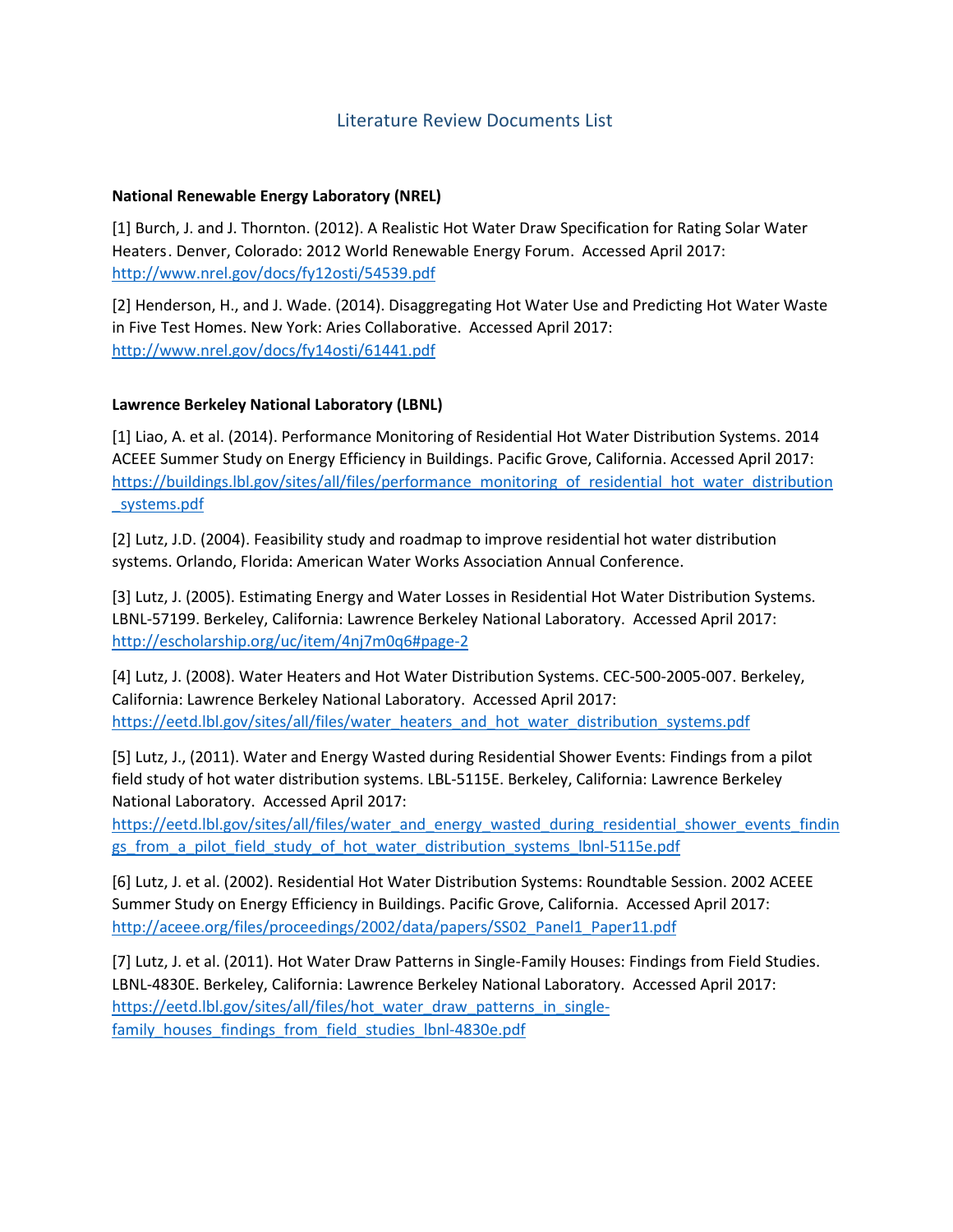#### **DOE Building America**

[1] Dentz, J. and E. Ansanelli. (2015). Building America Webinar: Central Multifamily Water Heating Systems [Webinar]. ARIES Collaborative. Accessed April 2017: [https://energy.gov/sites/prod/files/2015/01/f19/ba\\_webinar\\_dentz\\_ansanelli\\_1-21-15\\_0.pdf](https://energy.gov/sites/prod/files/2015/01/f19/ba_webinar_dentz_ansanelli_1-21-15_0.pdf)

[2] ENERGY STAR® Hot Water Systems for High Performance Homes [Webinar]. (2011). U.S. Department of Energy. Accessed April 2017: [https://energy.gov/sites/prod/files/2013/12/f5/es\\_hot\\_water\\_systems.pdf](https://energy.gov/sites/prod/files/2013/12/f5/es_hot_water_systems.pdf)

[3] Klein, G. (2014b). DOE ZERH Webinar: Efficient Hot Water Distribution II: How to Get it Right. U.S. Department of Energy. Accessed April 2017: [https://energy.gov/eere/buildings/downloads/doe-zerh](https://energy.gov/eere/buildings/downloads/doe-zerh-webinar-efficient-hot-water-distribution-ii-how-get-it-right)[webinar-efficient-hot-water-distribution-ii-how-get-it-right](https://energy.gov/eere/buildings/downloads/doe-zerh-webinar-efficient-hot-water-distribution-ii-how-get-it-right)

[4] Klein, G. (2014c). DOE ZERH Webinar: Efficient Hot Water Distribution I: What's at Stake. U.S. Department of Energy. Accessed April 2017: [https://energy.gov/eere/buildings/downloads/doe-zerh](https://energy.gov/eere/buildings/downloads/doe-zerh-webinar-efficient-hot-water-distribution-i-whats-stake)[webinar-efficient-hot-water-distribution-i-whats-stake](https://energy.gov/eere/buildings/downloads/doe-zerh-webinar-efficient-hot-water-distribution-i-whats-stake)

[5] Model Simulating Real Domestic Hot Water Use - Building America Top Innovation. (Undated). U.S. Department of Energy. Accessed April 2017: [https://energy.gov/eere/buildings/downloads/building](https://energy.gov/eere/buildings/downloads/building-america-top-innovations-hall-fame-profile-model-simulating-real)[america-top-innovations-hall-fame-profile-model-simulating-real](https://energy.gov/eere/buildings/downloads/building-america-top-innovations-hall-fame-profile-model-simulating-real)

[6] Shein, J. (2016). ZERH Webinar: Efficient Hot Water Distribution: You Know that Hot Water Distribution is Important. U.S. Department of Energy. Accessed April 2017: [https://energy.gov/eere/buildings/downloads/zerh-webinar-efficient-hot-water-distribution-you-know](https://energy.gov/eere/buildings/downloads/zerh-webinar-efficient-hot-water-distribution-you-know-hot-water)[hot-water](https://energy.gov/eere/buildings/downloads/zerh-webinar-efficient-hot-water-distribution-you-know-hot-water)

[7] Zero Energy Ready Home and the Challenge of Hot Water on Demand. (2016). DOE/GO-102016- 4745. U.S. Department of Energy. Accessed April 2017: [https://energy.gov/sites/prod/files/2016/02/f29/ba\\_case\\_study\\_64821.pdf](https://energy.gov/sites/prod/files/2016/02/f29/ba_case_study_64821.pdf)

### **General Google Search**

[1] Acker, L. and G. Klein. (2006). Benefits of Demand-Controlled Pumping. *Home Energy*. September/October 2006. Accessed April 2017: [https://www.taco](https://www.taco-hvac.com/images/HomeEnergyArticle.pdf)[hvac.com/images/HomeEnergyArticle.pdf](https://www.taco-hvac.com/images/HomeEnergyArticle.pdf)

[2] Ayala, G. and D. Zobrist. (2012). Best Practices for Efficient Hot Water Distribution in Multifamily Buildings. 2012 ACEEE Summer Study on Energy Efficiency in Buildings. Pacific Grove, California. Accessed April 2017[: http://aceee.org/files/proceedings/2012/data/papers/0193-000030.pdf](http://aceee.org/files/proceedings/2012/data/papers/0193-000030.pdf)

[3] Domestic Hot Water System Piping Insulation: Analysis of Benefits and Cost. (2010). Report #: 5928- 3\_12292010. Upper Marlboro, Maryland: NAHB Research Center. Accessed April 2017: [http://www.homeinnovation.com/~/media/Files/Reports/Domestic%20Hot%20Water%20System%20Pi](http://www.homeinnovation.com/%7E/media/Files/Reports/Domestic%20Hot%20Water%20System%20Piping%20Insulation%20-%20Final%20Report.pdf) [ping%20Insulation%20-%20Final%20Report.pdf](http://www.homeinnovation.com/%7E/media/Files/Reports/Domestic%20Hot%20Water%20System%20Piping%20Insulation%20-%20Final%20Report.pdf)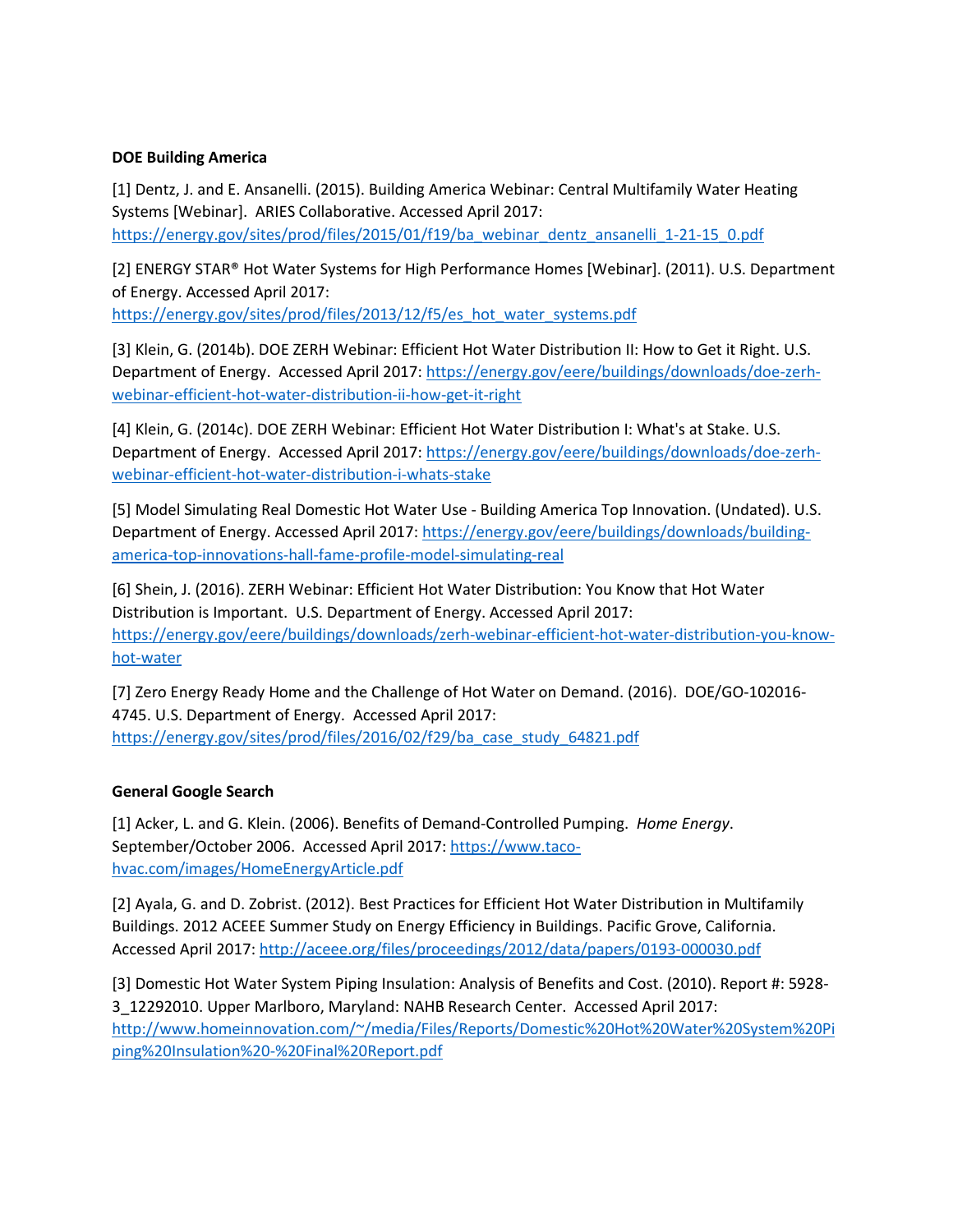[4] EPA WaterSense® Guide for Efficient Hot Water Delivery Systems. (2014). U.S. Environmental Protection Agency. Accessed April 2017: [https://www.epa.gov/sites/production/files/2017-](https://www.epa.gov/sites/production/files/2017-01/documents/ws-homes-hot-water-distribution-guide.pdf) [01/documents/ws-homes-hot-water-distribution-guide.pdf](https://www.epa.gov/sites/production/files/2017-01/documents/ws-homes-hot-water-distribution-guide.pdf)

[5] Gu, L. (2007). A Simplified Hot Water Distribution System Model. FSEC-PF-429-07. Cocoa, Florida: Florida Solar Energy Center. Accessed April 2017: [http://www.fsec.ucf.edu/en/publications/pdf/FSEC-](http://www.fsec.ucf.edu/en/publications/pdf/FSEC-PF-429-07.pdf)[PF-429-07.pdf](http://www.fsec.ucf.edu/en/publications/pdf/FSEC-PF-429-07.pdf)

[6] Hoeschele, M. and E. Weitzel. (2012). Hot Water Distribution System Model Enhancements. Berkeley, California: Lawrence Berkeley National Laboratory. Accessed April 2017: <http://www.nrel.gov/docs/fy13osti/55203.pdf>

[7] Hot water Distribution: Distribution Designs and On-Demand Systems [Webpage]. (2014). Atlanta, Georgia: Southface Energy Institute. Accessed April 2017: [https://www.eiec.org/wp](https://www.eiec.org/wp-content/uploads/2014/11/waterheater_distribution_041614.pdf)[content/uploads/2014/11/waterheater\\_distribution\\_041614.pdf](https://www.eiec.org/wp-content/uploads/2014/11/waterheater_distribution_041614.pdf)

[8] Klein, G. (Undated). Saving Water and Energy in Residential Hot Water Distribution Systems. California Energy Commission. Accessed April 2017: [https://www1.eere.energy.gov/solar/pdfs/sda\\_saving\\_water.pdf](https://www1.eere.energy.gov/solar/pdfs/sda_saving_water.pdf)

[9] Klein, G. (2006). Hot Water Distribution Research. *Official*. September/October 2006. Accessed April 2017[: http://www.iapmo.org/Official%20Articles/2006-](http://www.iapmo.org/Official%20Articles/2006-09%20Hot%20Water%20Distribution%20Research.pdf) [09%20Hot%20Water%20Distribution%20Research.pdf](http://www.iapmo.org/Official%20Articles/2006-09%20Hot%20Water%20Distribution%20Research.pdf)

[10] LEED BD+C: Homes v4 Efficient Hot Water Distribution System Requirements. (Undated). U.S. Green Building Council. Accessed April 2017[: http://www.usgbc.org/credits/homes-high-rise/v4-draft/eac2](http://www.usgbc.org/credits/homes-high-rise/v4-draft/eac2)

[11] Maguire, J. et al. (2011). An Analysis Model for Domestic Hot Water Distribution Systems. NREL/CP-5500-51674. 5<sup>th</sup> International Conference on Energy Sustainability and Fuel Cells. August 2011. Washington D.C. Accessed April 2017:<http://www.nrel.gov/docs/fy12osti/51674.pdf>

[12] Weitzel, E. and M. Hoeschele. (2014). Evaluating Domestic Hot Water Distribution System Options with Validated Analysis Models. Golden, Colorado: National Renewable Energy Laboratory. Accessed April 2017:<http://www.nrel.gov/docs/fy14osti/62848.pdf>

### **Other**

[1] ANSI/RESNET 301-2014 Addendum A-2015. (2015.) "Amendment on Domestic Hot Water (DHW) Systems." Residential Energy Services Network, Oceanside, CA. Accessed April 2017: [http://www.resnet.us/standards/ANSI\\_RESNET\\_301-2014\\_Addendum\\_A-2015.pdf](http://www.resnet.us/standards/ANSI_RESNET_301-2014_Addendum_A-2015.pdf)

[2] Burch, J., and C. Christensen. (2007). Towards Development of an Algorithm for Mains Water Temperature. *Proceedings of the 2007 ASES Annual Conference*. Cleveland, Ohio. Accessed April 2017: <http://citeseerx.ist.psu.edu/viewdoc/summary?doi=10.1.1.515.6885>

[3] California Building Energy Efficiency Standards - 2013 Residential Compliance. (2014). California Energy Commission. Accessed April 2017:

[http://www.energy.ca.gov/title24/2013standards/draft\\_res\\_compliance\\_forms/2013-CF2R-PLMB-02-](http://www.energy.ca.gov/title24/2013standards/draft_res_compliance_forms/2013-CF2R-PLMB-02-NonHERS-SingleDwellingUnitHotWaterSystemDist.pdf) [NonHERS-SingleDwellingUnitHotWaterSystemDist.pdf](http://www.energy.ca.gov/title24/2013standards/draft_res_compliance_forms/2013-CF2R-PLMB-02-NonHERS-SingleDwellingUnitHotWaterSystemDist.pdf)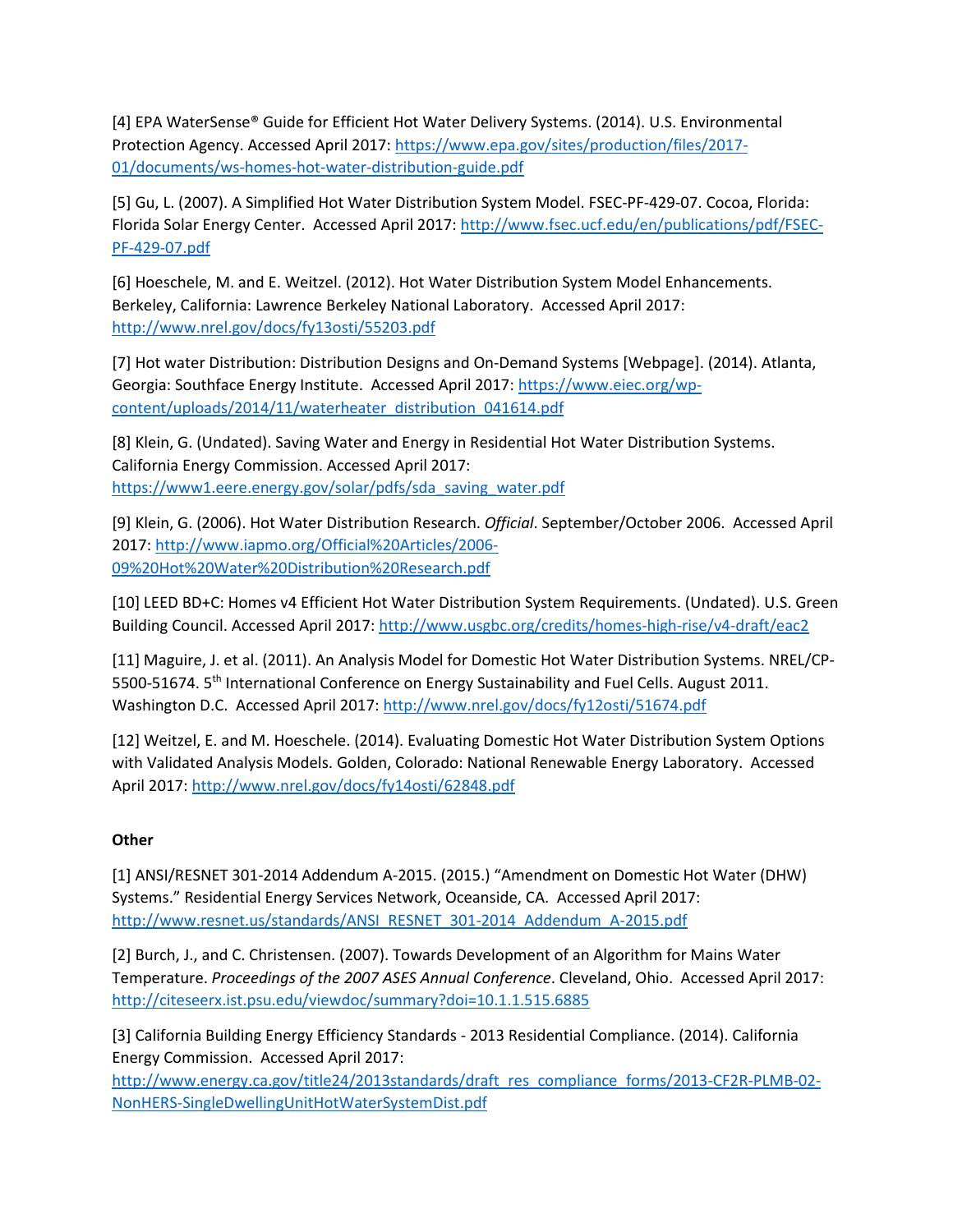[4] Florida Building Code, Energy Conservation, 5th Edition (2014). (2015). Country Club Hills, IL: International Code Council, Inc. Accessed April 2017:

[http://floridabuilding2.iccsafe.org/app/book/toc/2014/Florida/Energy%20Conservation%20Code/index.](http://floridabuilding2.iccsafe.org/app/book/toc/2014/Florida/Energy%20Conservation%20Code/index.html) [html](http://floridabuilding2.iccsafe.org/app/book/toc/2014/Florida/Energy%20Conservation%20Code/index.html)

[5] International Energy Conservation Code. (2015). Country Club Hills, Illinois: International Code Council. Accessed April 2017:<https://codes.iccsafe.org/public/document/toc/545/>

[6] Justification and Background BSR/RESNET 301-2014 Addendum A-201x PD-02. (2014) Residential Energy Services Network, Oceanside, CA. Accessed May 2017: [http://www.resnet.us/standards/Just-](http://www.resnet.us/standards/Just-Back_CMP_DHW_PD-02.pdf)[Back\\_CMP\\_DHW\\_PD-02.pdf](http://www.resnet.us/standards/Just-Back_CMP_DHW_PD-02.pdf)

[7] Klein, G. (2014a). Comments on Continuous Maintenance Proposal on Domestic Hot Water Systems (not published). March 3, 2014.

[8] Klein, G. (2015). Comparing the Energy Requirements of Hot Water Circulation System Control Strategies: Preliminary Results. ACEEE Hot Water Forum. Nashville, Tennessee. Accessed April 2017: <http://aceee.org/sites/default/files/pdf/conferences/hwf/2015/7C-Klein.pdf>

[9] Lutz, J and M. Melody. (2012). Typical Hot Water Draw Patters Based on Field Data. Berkeley, California: Lawrence Berkeley National Laboratory. Accessed April 2017: <https://www.osti.gov/scitech/servlets/purl/1127143>

[10] Masiello, J. and D. Parker. (2002). Factors Influencing Water Heating Energy Use and Peak Demand in a Large Scale Residential Monitoring Study. Proceedings of the 2002 Summer Study on Energy Efficiency in Buildings. Pacific Grove, California. Accessed April 2017: [http://aceee.org/files/proceedings/2002/data/papers/SS02\\_Panel1\\_Paper13.pdf](http://aceee.org/files/proceedings/2002/data/papers/SS02_Panel1_Paper13.pdf)

[11] Parker, D. et al. (2015). Estimating Daily Domestic Hot-Water Use in North American Homes. *ASHRAE Transactions, Volume 121 Part 2*. Atlanta, Georgia: ASHRAE. Accessed April 2017: <http://www.fsec.ucf.edu/en/publications/pdf/FSEC-PF-464-15.pdf>

[12] Wendt, R., E. Baskin, and D. Durfee. (2004). Evaluation of residential hot water distribution systems by numerical simulation. Final report, Building Technology Center, Oak Ridge, Tennessee: Oak Ridge National Laboratory. Accessed May 2017:

[https://www.documents.dgs.ca.gov/bsc/cal\\_evnt/prpsd\\_chngs/documents/2007/ref\\_mat\\_ppfa\\_attach](https://www.documents.dgs.ca.gov/bsc/cal_evnt/prpsd_chngs/documents/2007/ref_mat_ppfa_attach_3.pdf) [\\_3.pdf](https://www.documents.dgs.ca.gov/bsc/cal_evnt/prpsd_chngs/documents/2007/ref_mat_ppfa_attach_3.pdf)

[13] Wiehagen, J., and J.L. Sikora. (2003). Performance Comparison of Residential Hot Water Systems. NREL/SR-550-32922. Golden, Colorado: National Renewable Energy Laboratory. Accessed April 2017: <http://www.nrel.gov/docs/fy03osti/32922.pdf>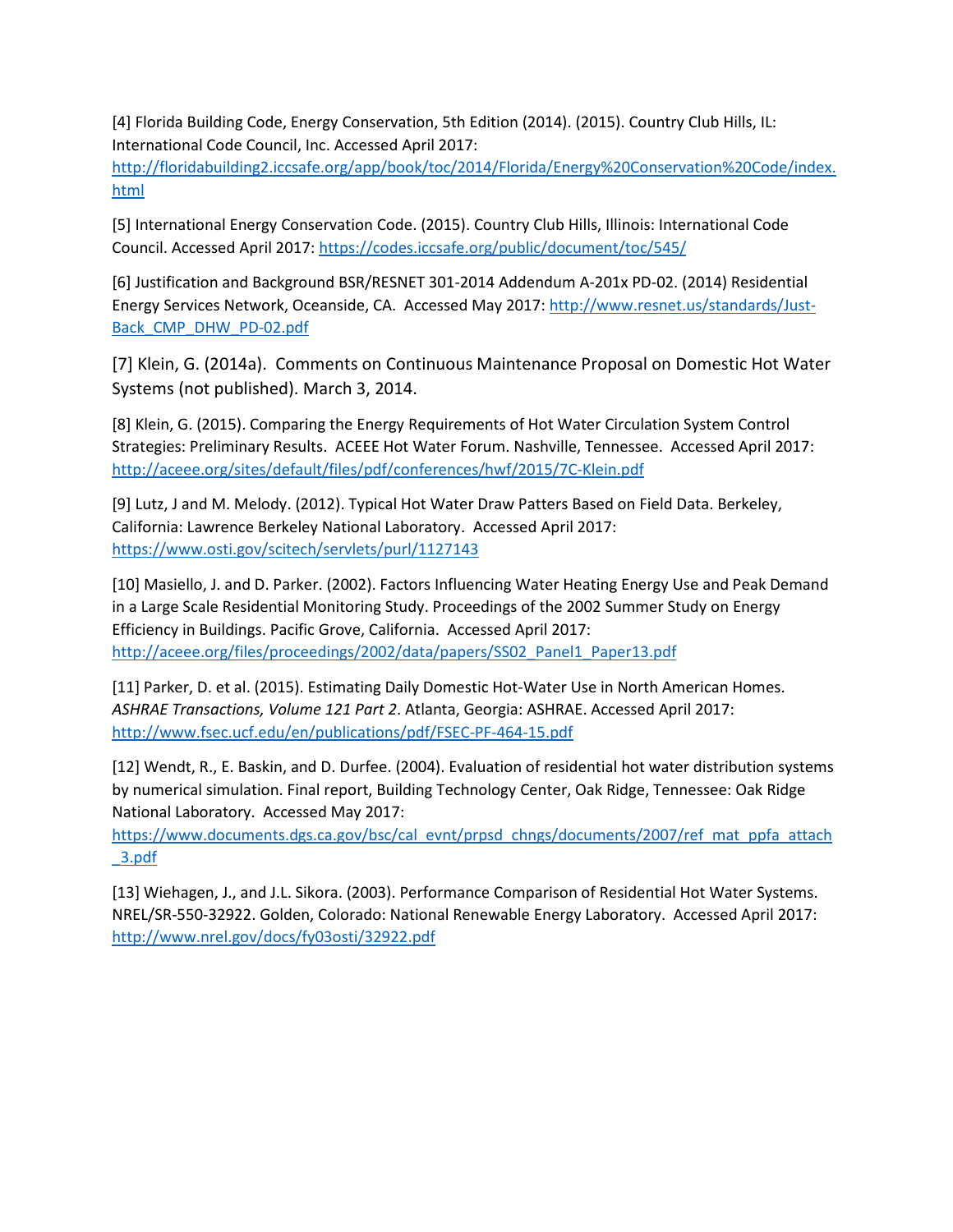

0

50

100

20

Jan Feb Mar Apr May Jun Jul Aug Sep Oct Nov Dec

25

30

#### **DHW Energy Consumption Calculation Spreadsheet Cover Page**

| rated EF gas   | 0.83 |
|----------------|------|
| rated EF elec  | 1.70 |
| use rated EFs? | nn   |

Jan Feb Mar Apr May Jun Jul Aug Sep Oct Nov Dec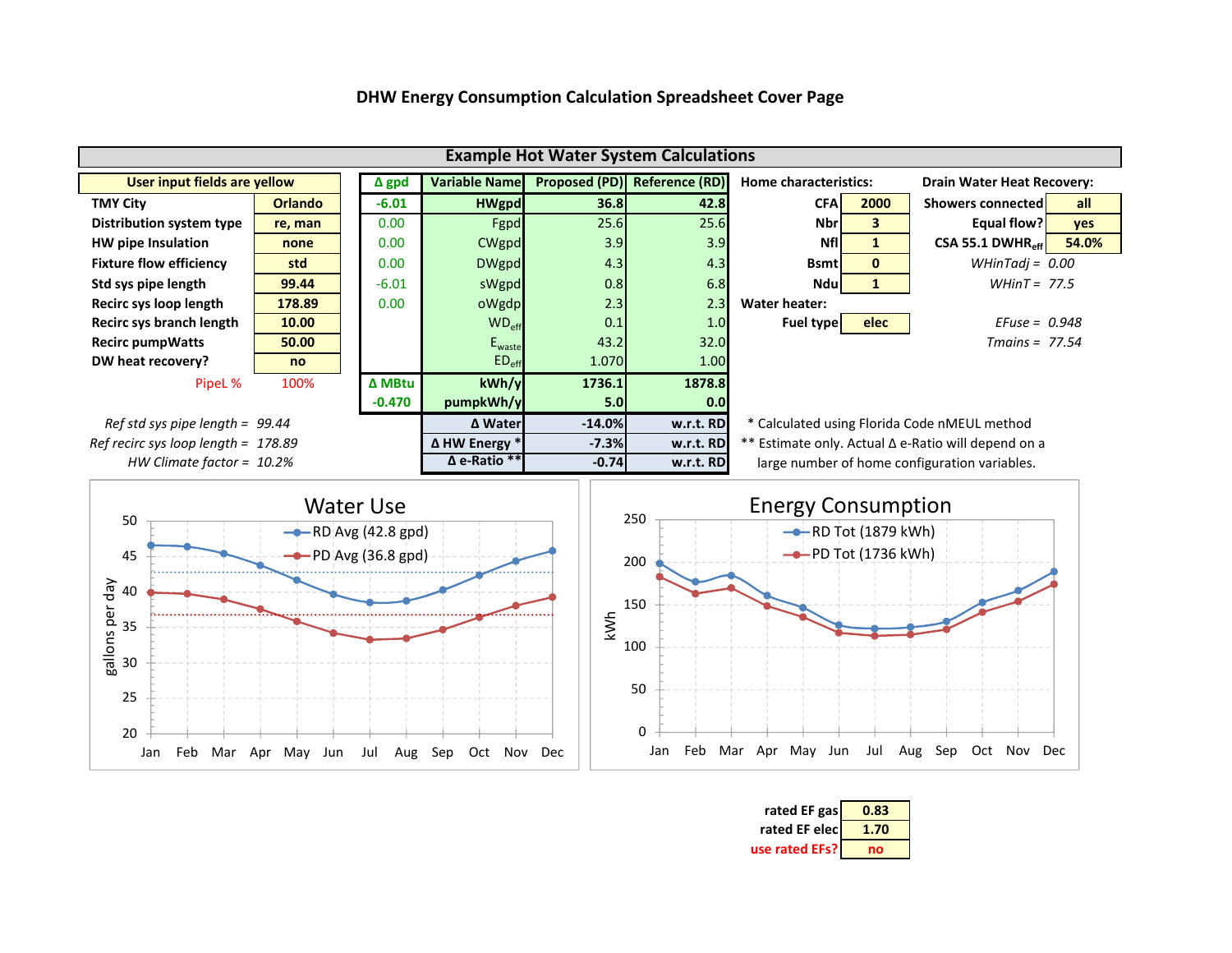# **PROPOSED DOMESTIC HOT WATER SYSTEM CHANGES**

# **[Adapted from ANSI/RESNET 301-2014 Addendum A-2015]**

# *TABLE R405.5.2(1)— SPECIFICATIONS FOR THE STANDARD REFERENCE AND PROPOSED DESIGNS. Modify as follows:*

## **TABLE R405.5.2(1) SPECIFICATIONS FOR THE STANDARD REFERENCE AND PROPOSED DESIGNS**

| <b>BUILDING</b><br><b>COMPONENT</b>   | <b>STANDARD REFERENCE DESIGN</b>                                                                                              | <b>PROPOSED DESIGN</b>                                                                                                             |
|---------------------------------------|-------------------------------------------------------------------------------------------------------------------------------|------------------------------------------------------------------------------------------------------------------------------------|
| Service water<br>Heating $d, e, f, g$ | As proposed Fuel Type: Same as proposed<br>Use (gal/day): same as proposed design<br>determined in accordance with Appendix # | <b>Fuel Type:</b> As proposed<br>Use $(\text{Ggal/day}) := 30 + (10 \times N_{br})$<br>determined in accordance with<br>Appendix # |
|                                       | Efficiency: in accordance with prevailing<br>Federal minimum standards                                                        | Efficiency: As proposed                                                                                                            |
|                                       | Energy Consumption: determined in<br>accordance with Appendix #.                                                              | <b>Energy Consumption: determined</b><br>in accordance with Appendix #.                                                            |

[All other parts of the table to remain unchanged.]

*Add new Appendix # to read as follows:*

# *APPENDIX #*

# *CALCULATION OF HOT WATER ENERGY CONSUMPTION*

**#-1 Domestic Hot Water (DHW) System Modeling.** Domestic hot water energy consumption shall be modeled and simulated monthly or more frequently using monthly or more frequent simulation time steps in accordance with Sections #-1.1 through #-2.2. Annual domestic hot water energy consumption shall be set equal to the sum of the simulated monthly values.

**#-1.1 Standard Reference Design Hot Water Use.** Domestic hot water system use in gallons per day for the Standard Reference Design shall be determined in accordance with Equation #-1

### $HWgpd = (refDWgpd + refCWgpd + F<sub>mix</sub><sup>*</sup>(refFgpd + refWgpd))<sup>*</sup>Ndu$  **Eq. #-1**

where:

 $HWgpd =$  gallons per day of hot water use refDWgpd = reference dishwasher gallons per day =  $((88.4+34.9*Nbr)*8.16)/365$ refCWgpd = reference clothes washer gallons per day =  $(4.52*(164+46.5*Nbr))*((3*2.08+1.59)/(2.874*2.08+1.59))/365$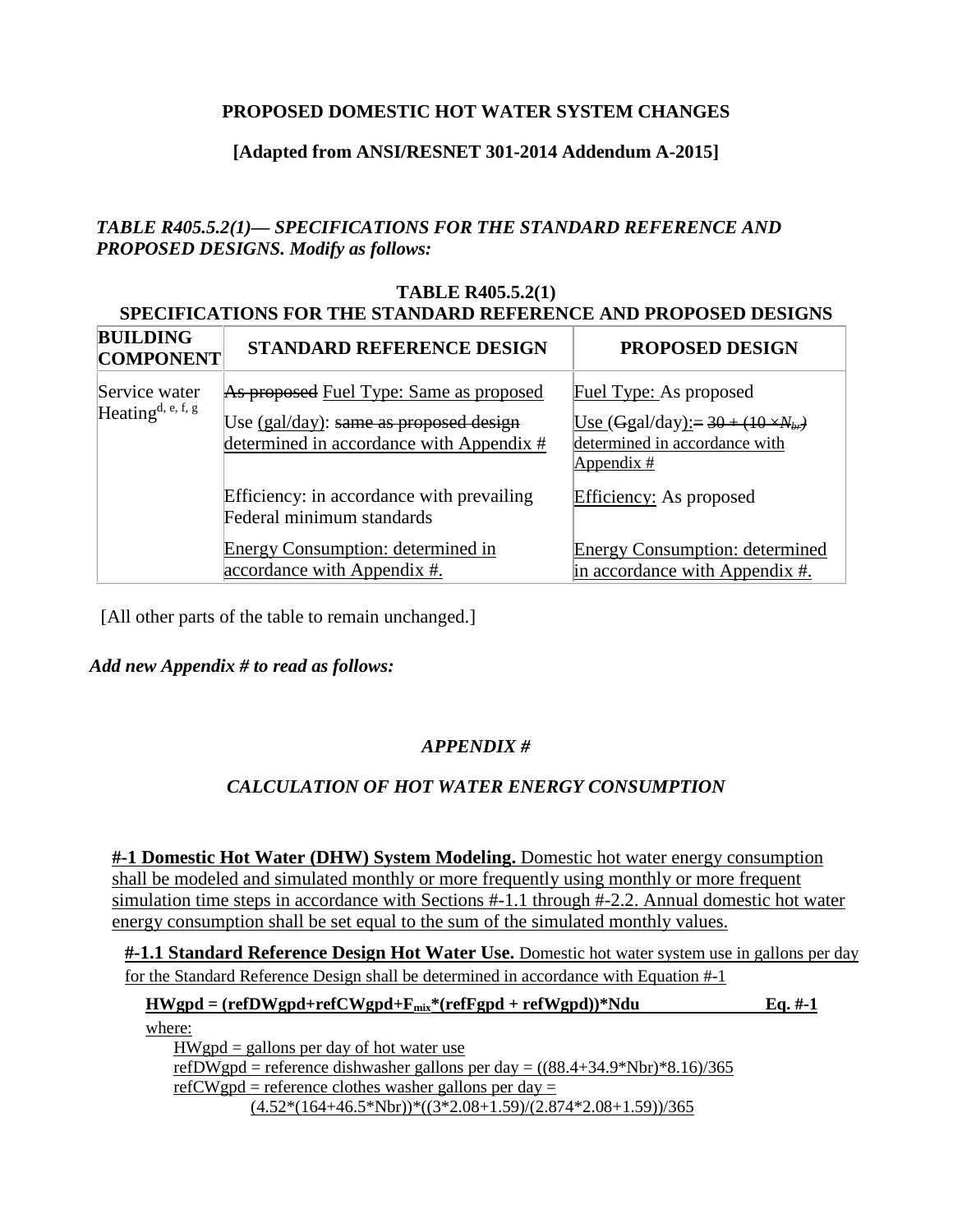| $F_{mix} = 1 - ((T_{set} - T_{use})/(T_{set} - T_{main}))$                                                                                      |                           |           |  |  |  |
|-------------------------------------------------------------------------------------------------------------------------------------------------|---------------------------|-----------|--|--|--|
| where                                                                                                                                           |                           |           |  |  |  |
| $T_{\text{set}}$ = Water heater set point temperature = 125 F                                                                                   |                           |           |  |  |  |
| $T_{use}$ = Temperature of mixed water at fixtures = 105 F                                                                                      |                           |           |  |  |  |
| $T_{\text{mains}} = (T_{\text{amb,avg}} + \text{offset}) + \text{ratio} * (\Delta T_{\text{amb,max}}/2) * \sin (0.986 * (day + 15 - lag) - 90)$ |                           |           |  |  |  |
| where                                                                                                                                           |                           |           |  |  |  |
| T <sub>mains</sub><br>$=$ temperature of potable water supply entering residence ( $\mathrm{P}$ )                                               |                           |           |  |  |  |
| $T_{amb, avg}$ = annual average ambient air temperature ( ${}^{\circ}$ F)                                                                       |                           |           |  |  |  |
| $\Delta T_{amb,max}$ = maximum difference between monthly average ambient air                                                                   |                           |           |  |  |  |
| temperatures (e.g., $T_{amb,avg,iuly} - T_{amb,avg,ianuary}$ ) ( ${}^{\circ}F$ )                                                                |                           |           |  |  |  |
| 0.986<br>$=$ degrees/day (360/365)                                                                                                              |                           |           |  |  |  |
| day#<br>$=$ Julian day of the year (1-365)                                                                                                      |                           |           |  |  |  |
| offset<br>$=6^{\circ}F$                                                                                                                         |                           |           |  |  |  |
| <u>ratio = <math>0.4 + 0.01</math> (T<sub>amb,avg</sub> – 44)</u>                                                                               |                           |           |  |  |  |
| $=$ 35 - 1.0 (T <sub>amb.avg</sub> - 44)<br>lag                                                                                                 |                           |           |  |  |  |
| refFgpd = $14.6 + 10.0*$ Nbr = reference climate-normalized daily fixture water use (in gallons per                                             |                           |           |  |  |  |
| $\frac{day}{x}$                                                                                                                                 |                           |           |  |  |  |
| <u>refWgpd = 9.8*Nbr <math>0.43</math> = reference climate-normalized daily hot water waste due to distribution</u>                             |                           |           |  |  |  |
| system losses (in gallons per day)                                                                                                              |                           |           |  |  |  |
| where                                                                                                                                           |                           |           |  |  |  |
| $Nbr = number of bedrooms in each dwelling unit$                                                                                                |                           |           |  |  |  |
| $Ndu = number of like dwelling units$                                                                                                           |                           |           |  |  |  |
| 4-2 Proposed Design Hot Water Use. Domestic hot water system use in gallons per day for the Proposed                                            |                           |           |  |  |  |
|                                                                                                                                                 |                           |           |  |  |  |
| Design shall be determined in accordance with Equation #-2                                                                                      |                           |           |  |  |  |
|                                                                                                                                                 |                           |           |  |  |  |
| $HWgpd = (DWgpd + CWgpd + F_{eff} * adjF_{mix} * (refFgpd + oWgpd$                                                                              |                           |           |  |  |  |
| $+$ sWgpd * WD <sub>eff</sub> )) * Ndu                                                                                                          |                           | $Eq. #-2$ |  |  |  |
| where:                                                                                                                                          |                           |           |  |  |  |
| $HWgpd =$ gallons per day of hot water use in Rated home                                                                                        |                           |           |  |  |  |
| <u>DWgpd</u> = dishwasher gallons per day = $((88.4 + 34.9 * Nbr)*8.16)/365$                                                                    |                           |           |  |  |  |
| $CW$ gpd = clothes washer gallons per day =                                                                                                     |                           |           |  |  |  |
| $(4.52*(164+46.5*Nbr))*((3*2.08+1.59)/(2.874*2.08+1.59))/365$                                                                                   |                           |           |  |  |  |
| $F_{\text{eff}}$ = fixture effectiveness in accordance with Table #(1)                                                                          |                           |           |  |  |  |
| Table #(1) Hot water fixture effectiveness                                                                                                      |                           |           |  |  |  |
| <b>Plumbing Fixture Description</b>                                                                                                             | $\mathbf{F}_{\text{eff}}$ |           |  |  |  |
| <u>Standard-flow: showers <math>\leq</math>2.5 gpm and faucets <math>\leq</math>2.2 gpm</u>                                                     | 1.00                      |           |  |  |  |
| Low-flow: all showers and faucets $\leq 2.0$ gpm                                                                                                | 0.95                      |           |  |  |  |
| $\underline{\text{adj}}_{\text{mix}} = 1 - ((T_{\text{set}} - T_{\text{use}}) / (T_{\text{set}} - WH_{\text{in}}T))$                            |                           |           |  |  |  |
| where                                                                                                                                           |                           |           |  |  |  |
| $T_{\text{set}} = 125$ °F = water heater set point temperature                                                                                  |                           |           |  |  |  |
| $T_{use} = 105$ °F = temperature of mixed water at fixtures                                                                                     |                           |           |  |  |  |
| $WH_{in}T$ = water heater inlet temperature                                                                                                     |                           |           |  |  |  |
| where                                                                                                                                           |                           |           |  |  |  |
| $WH_{in}T = T_{mains} + WH_{in}T_{adi}$ for DWHR systems and where $WH_{in}T_{adi}$ is calculated in                                            |                           |           |  |  |  |
| accordance with equation #-5                                                                                                                    |                           |           |  |  |  |
| $WH_{in}T = T_{mass}$ for all other hot water systems                                                                                           |                           |           |  |  |  |
| $T_{\text{mains}}$ = temperature of potable water supply entering the residence calculated in accordance                                        |                           |           |  |  |  |
| with Section #-1                                                                                                                                |                           |           |  |  |  |
| refFgpd = reference climate-normalized daily fixture water use calculated in accordance with<br>Section $#-1.1$                                 |                           |           |  |  |  |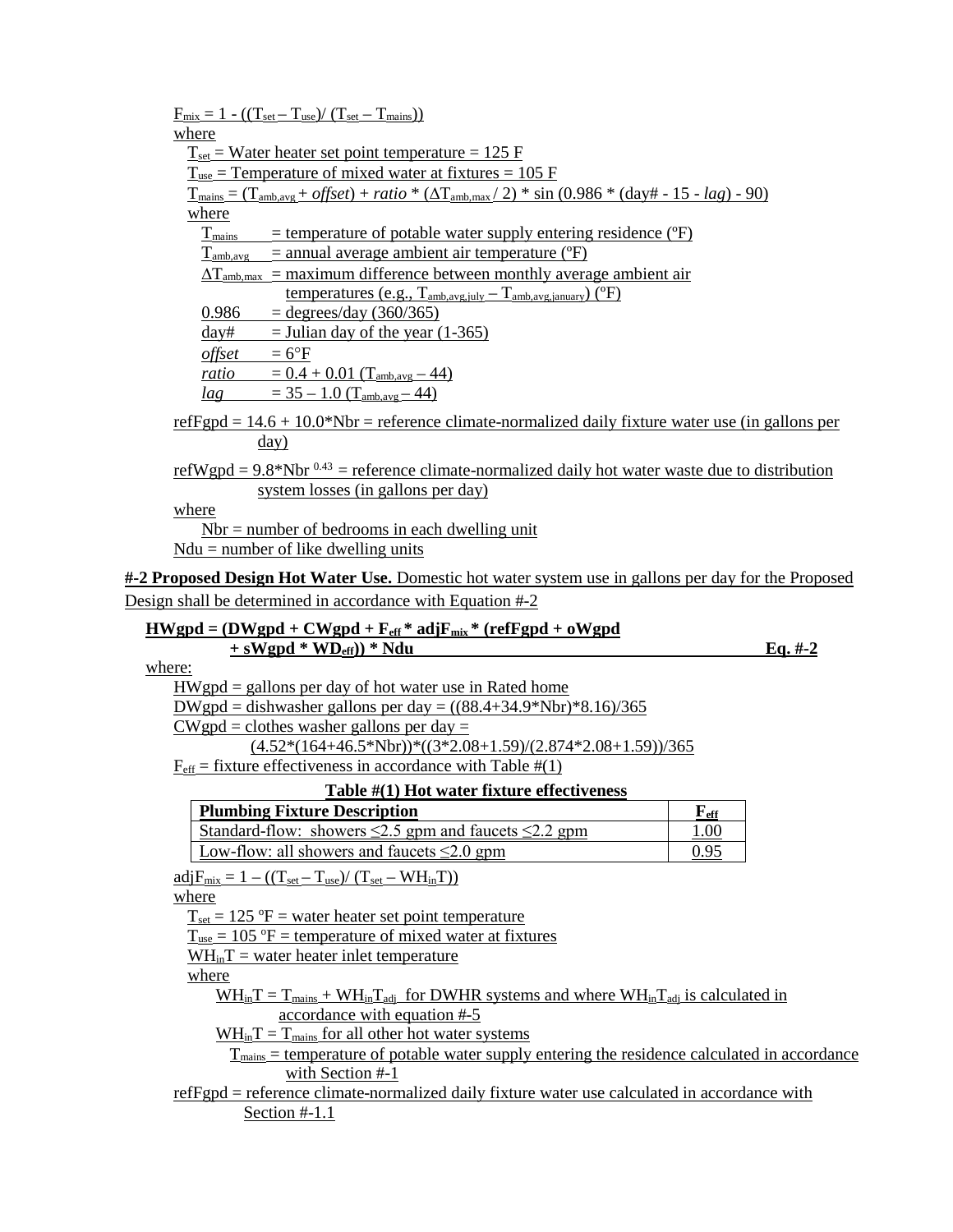| $\underline{\textbf{OW}}$ gpd = refWgpd * $\underline{\textbf{oFrac}}$ * $(1-\underline{\textbf{OCD}}_{\text{eff}})$ |            | $Eq. #-3$       |  |  |  |  |  |
|----------------------------------------------------------------------------------------------------------------------|------------|-----------------|--|--|--|--|--|
| where                                                                                                                |            |                 |  |  |  |  |  |
| $\omega$ oWgpd = daily standard operating condition waste hot water quantity                                         |            |                 |  |  |  |  |  |
| $\overline{p_{\text{frac}}}$ = 0.25 = fraction of hot water waste from standard operating conditions                 |            |                 |  |  |  |  |  |
| $\underline{OCD}_{eff}$ = Approved Hot Water Operating Condition Control Device effectiveness                        |            |                 |  |  |  |  |  |
| $(detault = 0.0)$                                                                                                    |            |                 |  |  |  |  |  |
| $sWgpd = (refWgpd - refWgpd * offrac)*pRatio * sysFactor$                                                            |            | $Eq.~#-4$       |  |  |  |  |  |
| where                                                                                                                |            |                 |  |  |  |  |  |
| $sWgpd =$ daily structural waste hot water quantity                                                                  |            |                 |  |  |  |  |  |
| refWgpd = reference climate-normalized distribution system waste water use calculated in                             |            |                 |  |  |  |  |  |
| accordance with Section #-1.1                                                                                        |            |                 |  |  |  |  |  |
| $\overline{p_{\text{frac}}}$ = 0.25 = fraction of hot water waste from standard operating conditions                 |            |                 |  |  |  |  |  |
| $pRatio = hot water piping ratio$                                                                                    |            |                 |  |  |  |  |  |
| where                                                                                                                |            |                 |  |  |  |  |  |
| for Standard systems:                                                                                                |            |                 |  |  |  |  |  |
| $pRatio = PipeL / refPipeL$                                                                                          |            |                 |  |  |  |  |  |
| where                                                                                                                |            |                 |  |  |  |  |  |
| <u>PipeL = measured length of hot water piping from the hot water heater to the farthest</u>                         |            |                 |  |  |  |  |  |
| hot water fixture, measured longitudinally from plans, assuming the hot water                                        |            |                 |  |  |  |  |  |
| piping does not run diagonally, plus 10 feet of piping for each floor level, plus 5                                  |            |                 |  |  |  |  |  |
| feet of piping for unconditioned basements (if any)                                                                  |            |                 |  |  |  |  |  |
| <u>refPipeL = <math>2*(CFA/NfI)^{0.5} + 10*NfI + 5*NfI</math> = hot water piping length for Reference</u>            |            |                 |  |  |  |  |  |
| Home                                                                                                                 |            |                 |  |  |  |  |  |
| where                                                                                                                |            |                 |  |  |  |  |  |
| $CFA =$ conditioned floor area                                                                                       |            |                 |  |  |  |  |  |
| $Nf$ = number of conditioned floor levels in the residence, including conditioned                                    |            |                 |  |  |  |  |  |
| basements                                                                                                            |            |                 |  |  |  |  |  |
| <u>Bsmt</u> = presence = 1.0 or absence = $0.0$ of an unconditioned basement in the residence                        |            |                 |  |  |  |  |  |
| for recirculation systems:                                                                                           |            |                 |  |  |  |  |  |
| $\text{pRatio} = \text{BranchL}/10$                                                                                  |            |                 |  |  |  |  |  |
| where                                                                                                                |            |                 |  |  |  |  |  |
| $BranchL = measured length of the branch hot water piping from the recirculation loop to$                            |            |                 |  |  |  |  |  |
| the farthest hot water fixture from the recirculation loop, measured longitudinally                                  |            |                 |  |  |  |  |  |
| from plans, assuming the branch hot water piping does not run diagonally                                             |            |                 |  |  |  |  |  |
| sysFactor = hot water distribution system factor from Table $\#(2)$                                                  |            |                 |  |  |  |  |  |
| Table #(2) Hot Water Distribution System Insulation Factors                                                          |            |                 |  |  |  |  |  |
|                                                                                                                      |            | sysFactor       |  |  |  |  |  |
| <b>Distribution System Description</b>                                                                               | No pipe    | $\geq$ R-3 pipe |  |  |  |  |  |
|                                                                                                                      | insulation | insulation      |  |  |  |  |  |
| <b>Standard systems</b>                                                                                              | 1.00       | 0.90            |  |  |  |  |  |
| <b>Recirculation systems</b>                                                                                         | 1.11       | 1.00            |  |  |  |  |  |
|                                                                                                                      |            |                 |  |  |  |  |  |
| $WD_{\text{eff}}$ = distribution system water use effectiveness from Table #(3)                                      |            |                 |  |  |  |  |  |
| <b>Table #(3) Distribution system water use effectiveness</b>                                                        |            |                 |  |  |  |  |  |

| <b>Distribution System Description</b> | $\mathbf{W}\mathbf{D}_{\textrm{eff}}$ |
|----------------------------------------|---------------------------------------|
| Standard systems                       | 00.1                                  |
| Recirculation systems                  |                                       |

 $Ndu = number of *d*$  units

# **#-2.1 Drain Water Heat Recovery (DWHR) Units**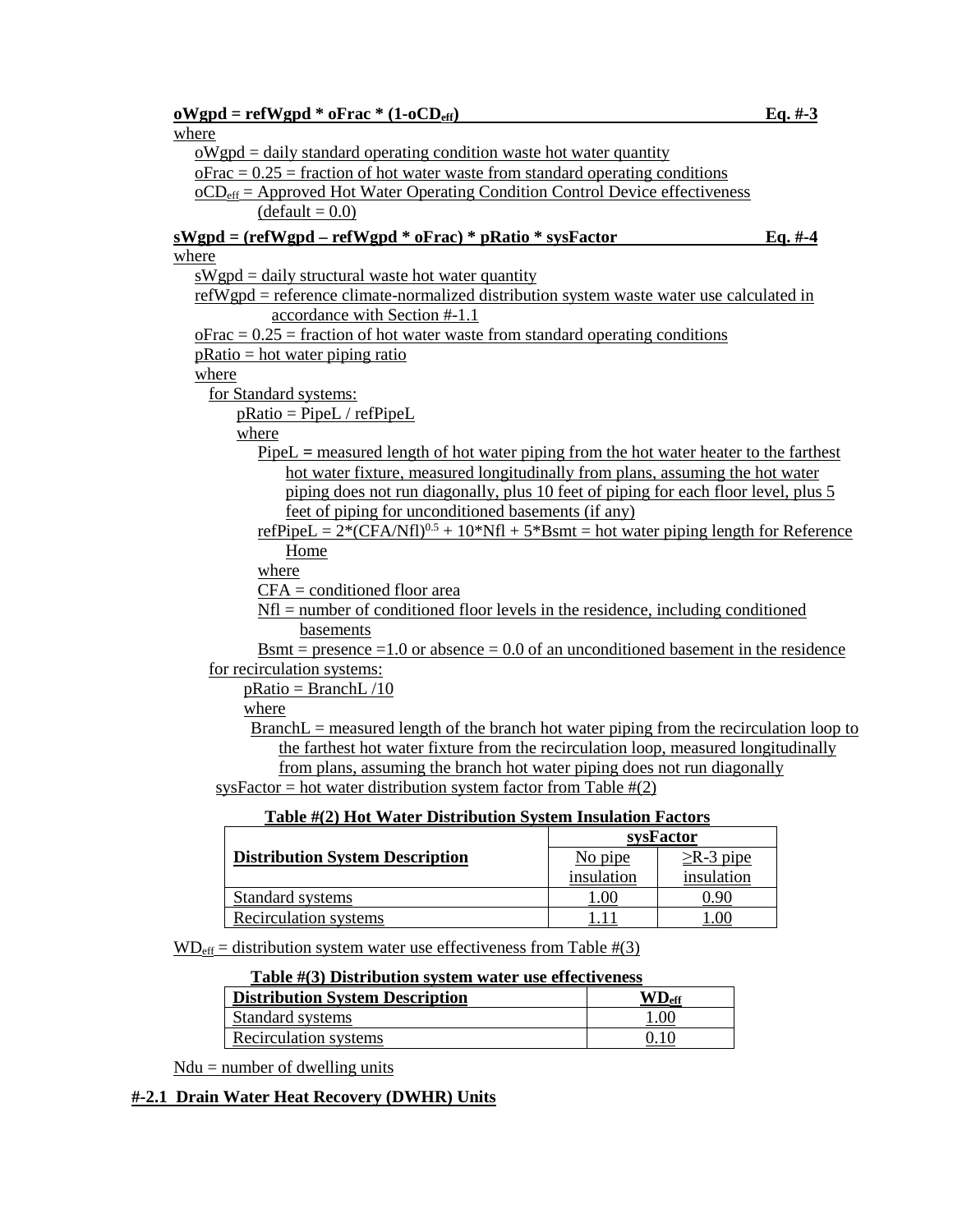If DWHR unit(s) is (are) installed in the Rated Home, the water heater potable water supply temperature adjustment (WH<sub>in</sub>T<sub>adj</sub>) shall be calculated in accordance with Equation #-5.

| $WHinTadi = Ifrac* (DWHRinT-Tmain) * DWHReff * PLC* LocF * FixF$                                                  | Eq. $#$ -5 |
|-------------------------------------------------------------------------------------------------------------------|------------|
| where                                                                                                             |            |
| $WH_{in}T_{adi}$ = adjustment to water heater potable supply inlet temperature ( ${}^{\circ}F$ )                  |            |
| Ifrac = $0.56 + 0.015*$ Nbr – $0.0004*$ Nbr <sup>2</sup> = fraction of hot water use impacted by DWHR             |            |
| $DWHR_{in}T = 97$ °F                                                                                              |            |
| $T_{\text{main}}$ = calculated in accordance with Section #-1.1                                                   |            |
| $DWHR_{\text{eff}}$ = Drain Water Heat Recovery Unit efficiency as rated and labeled in accordance with           |            |
| CSA 55.1                                                                                                          |            |
| where                                                                                                             |            |
| DWHR <sub>eff</sub> = DWHR <sub>eff</sub> *1.082 if low-flow fixtures are installed in accordance with Table #(1) |            |
| $PLC = 1 - 0.0002 * pLength =$ piping loss coefficient                                                            |            |
| where                                                                                                             |            |
| for standard systems:                                                                                             |            |
| $pLength = pipeL$ as measured accordance with Section #-2                                                         |            |
| for recirculation systems:                                                                                        |            |

pLength = branchL as measured in accordance with Section #-2

 $LocF = a$  performance factor based on the installation location of the DWHR determined from Table  $#(4)$ 

#### **Table#(4) Location factors for DWHR placement**

| <b>DRHR Placement</b>                                                                                             | LocF  |
|-------------------------------------------------------------------------------------------------------------------|-------|
| Supplies pre-heated water to both the fixture cold water piping<br>and the hot water heater potable supply piping | 1.000 |
| Supplies pre-heated water to only the hot water heater potable<br>supply piping                                   | 0.777 |
| Supplies pre-heated water to only the fixture cold water piping                                                   |       |

 $FixF = Fixture Factor$ 

where

 $FixF = 1.0$  if all of the showers in the home are connected to DWHR units

 $FixF = 0.5$  if there are 2 or more showers in the home and only 1 shower is connected to a DWHR unit.

#### **#-2.2 Hot Water System Annual Energy Consumption**

Service hot water energy consumption shall be calculated using Approved Software Tools and the provisions of Section #-1, Section #-2 and Section #-2.1 shall be followed to determine appropriate inputs to the calculations.

If the Proposed Design includes a hot water recirculation system, the annual electric consumption of the recirculation pump shall be added to the total hot water energy consumption. The recirculation pump kWh/y shall be calculated using Equation #-6

| $pumpkWh/y = pumpW * Effect$ |  |
|------------------------------|--|
| where:                       |  |

where:

 $pumpW = pump$  power in watts (default  $pumpW = 50$  watts) Efact = factor selected from Table  $\#(5)$ 

**Table #(5) Annual electricity consumption factor**

| <b>Recirculation System Description</b>             | Efact |
|-----------------------------------------------------|-------|
| Recirculation without control or with timer control | 8.76  |